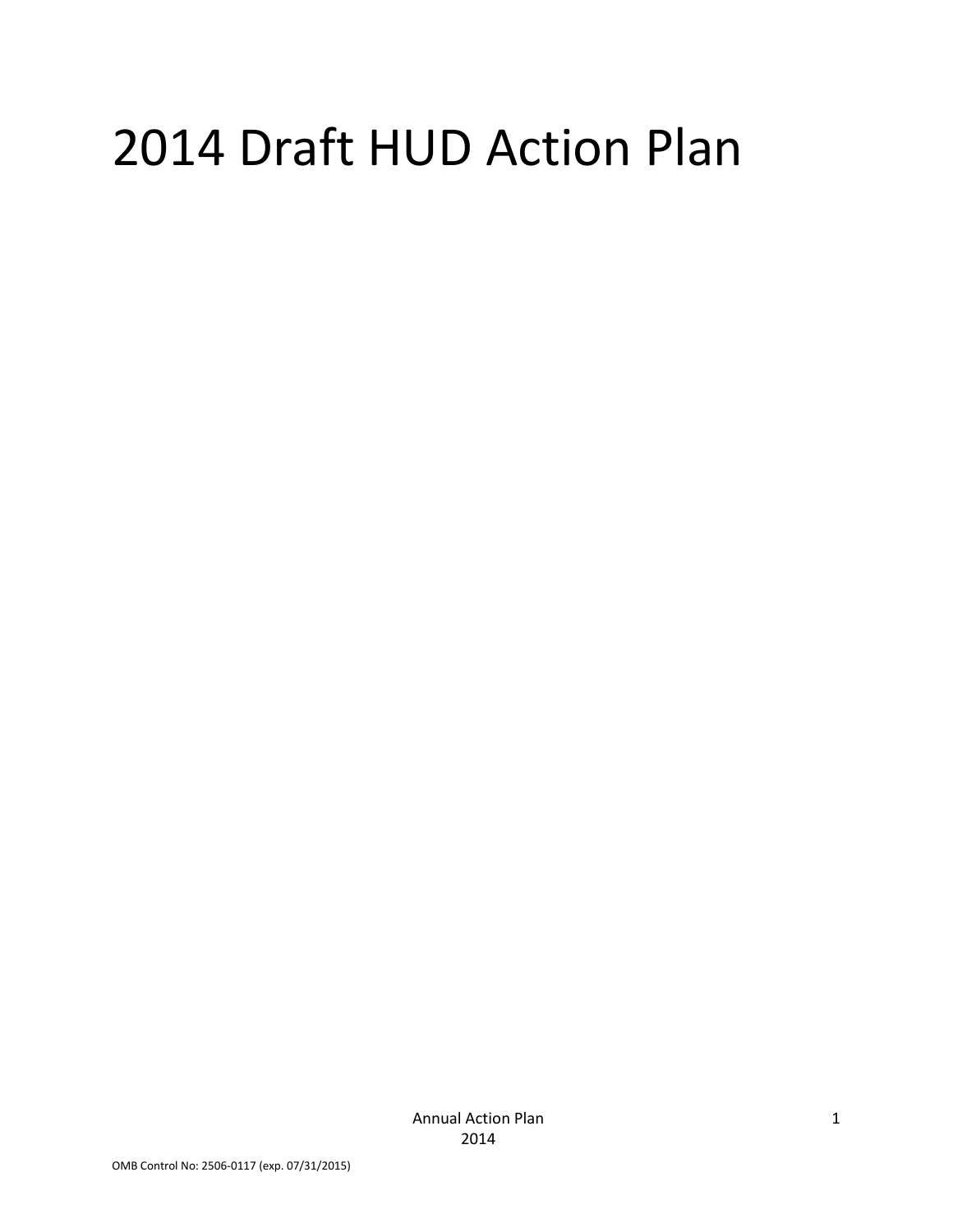# **Expected Resources**

# **AP-15 Expected Resources – 91.220(c) (1, 2)**

## **Introduction**

## **Priority Table**

| Program     | <b>Source</b>  | <b>Uses of Funds</b> |                    | <b>Expected Amount Available Year 1</b> | <b>Expected</b>   | <b>Narrative</b> |                        |                    |
|-------------|----------------|----------------------|--------------------|-----------------------------------------|-------------------|------------------|------------------------|--------------------|
|             | of             |                      | Annual             | Program                                 | <b>Prior Year</b> | Total:           | Amount                 | <b>Description</b> |
|             | <b>Funds</b>   |                      | <b>Allocation:</b> | Income:                                 | <b>Resources:</b> | \$               | <b>Available</b>       |                    |
|             |                |                      | \$                 | \$                                      | \$                |                  | Reminder<br>of ConPlan |                    |
|             |                |                      |                    |                                         |                   |                  | \$                     |                    |
| <b>CDBG</b> | public         | Acquisition          |                    |                                         |                   |                  |                        |                    |
|             |                | Admin and            |                    |                                         |                   |                  |                        |                    |
|             | federal        | Planning             |                    |                                         |                   |                  |                        |                    |
|             |                | Economic             |                    |                                         |                   |                  |                        |                    |
|             |                | Development          |                    |                                         |                   |                  |                        |                    |
|             |                | Housing              |                    |                                         |                   |                  |                        |                    |
|             |                | Public               |                    |                                         |                   |                  |                        |                    |
|             |                | Improvements         |                    |                                         |                   |                  |                        |                    |
|             |                | Public               |                    |                                         |                   |                  |                        |                    |
|             |                | Services             | 3,775,545          | 115,000                                 | 1,479,721         | 5,370,266        | 11,326,635             |                    |
| <b>HOME</b> | public         | Acquisition          |                    |                                         |                   |                  |                        |                    |
|             | $\overline{a}$ | Homebuyer            |                    |                                         |                   |                  |                        |                    |
|             | federal        | assistance           |                    |                                         |                   |                  |                        |                    |
|             |                | Homeowner            |                    |                                         |                   |                  |                        |                    |
|             |                | rehab                |                    |                                         |                   |                  |                        |                    |
|             |                | Multifamily          |                    |                                         |                   |                  |                        |                    |
|             |                | rental new           |                    |                                         |                   |                  |                        |                    |
|             |                | construction         |                    |                                         |                   |                  |                        |                    |
|             |                | Multifamily          |                    |                                         |                   |                  |                        |                    |
|             |                | rental rehab         |                    |                                         |                   |                  |                        |                    |
|             |                | <b>New</b>           |                    |                                         |                   |                  |                        |                    |
|             |                | construction         |                    |                                         |                   |                  |                        |                    |
|             |                | for ownership        |                    |                                         |                   |                  |                        |                    |
|             |                | <b>TBRA</b>          | 1,489,028          | 200,000                                 | 5,140,450         | 6,829,478        | 4,467,084              |                    |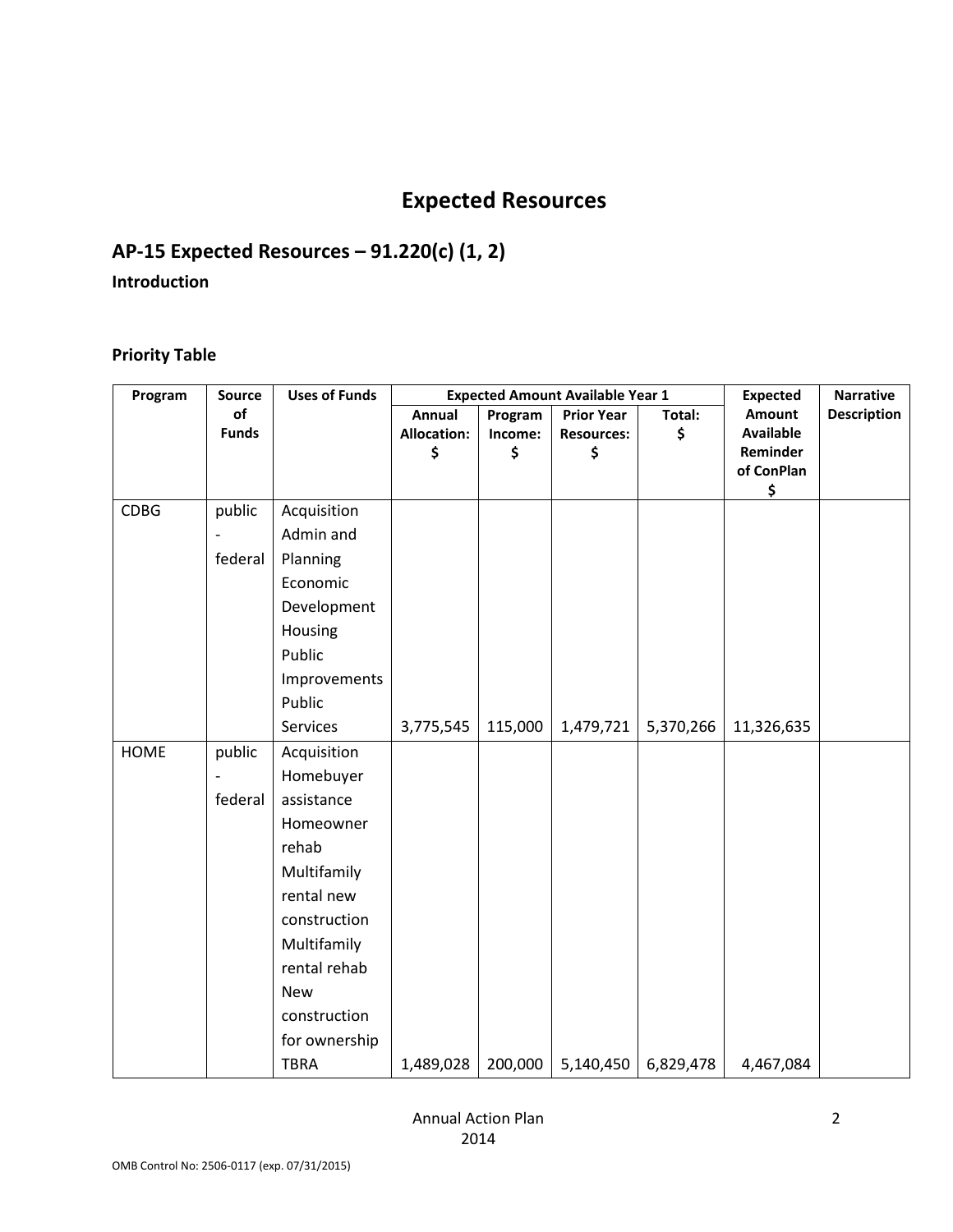| Program   | Source                   | <b>Uses of Funds</b> |                    | <b>Expected Amount Available Year 1</b> | <b>Expected</b>   | <b>Narrative</b> |                              |                    |
|-----------|--------------------------|----------------------|--------------------|-----------------------------------------|-------------------|------------------|------------------------------|--------------------|
|           | of                       |                      | Annual             | Program                                 | <b>Prior Year</b> | Total:           | <b>Amount</b>                | <b>Description</b> |
|           | <b>Funds</b>             |                      | <b>Allocation:</b> | Income:<br>\$                           | <b>Resources:</b> | \$               | <b>Available</b><br>Reminder |                    |
|           |                          |                      | \$                 |                                         | \$                |                  | of ConPlan                   |                    |
|           |                          |                      |                    |                                         |                   |                  | \$                           |                    |
| ESG       | public                   | Conversion           |                    |                                         |                   |                  |                              | Match is           |
|           | $\qquad \qquad -$        | and rehab for        |                    |                                         |                   |                  |                              | \$275,437.         |
|           | federal                  | transitional         |                    |                                         |                   |                  |                              |                    |
|           |                          | housing              |                    |                                         |                   |                  |                              |                    |
|           |                          | Financial            |                    |                                         |                   |                  |                              |                    |
|           |                          | Assistance           |                    |                                         |                   |                  |                              |                    |
|           |                          | Overnight            |                    |                                         |                   |                  |                              |                    |
|           |                          | shelter              |                    |                                         |                   |                  |                              |                    |
|           |                          | Rapid re-            |                    |                                         |                   |                  |                              |                    |
|           |                          | housing              |                    |                                         |                   |                  |                              |                    |
|           |                          | (rental              |                    |                                         |                   |                  |                              |                    |
|           |                          | assistance)          |                    |                                         |                   |                  |                              |                    |
|           |                          | Rental               |                    |                                         |                   |                  |                              |                    |
|           |                          | Assistance           |                    |                                         |                   |                  |                              |                    |
|           |                          | Services             |                    |                                         |                   |                  |                              |                    |
|           |                          | Transitional         |                    |                                         |                   |                  |                              |                    |
|           |                          | housing              | 275,437            | $\pmb{0}$                               | $\mathbf 0$       | 275,437          | 826,311                      |                    |
| Continuum | public                   | Transitional         |                    |                                         |                   |                  |                              |                    |
| of Care   | $\overline{\phantom{0}}$ | housing              |                    |                                         |                   |                  |                              |                    |
|           | federal                  | Other                | $\pmb{0}$          | $\pmb{0}$                               | $\pmb{0}$         | $\pmb{0}$        | $\pmb{0}$                    |                    |
| General   | public                   | Admin and            |                    |                                         |                   |                  |                              |                    |
| Fund      | - local                  | Planning             |                    |                                         |                   |                  |                              |                    |
|           |                          | Housing              |                    |                                         |                   |                  |                              |                    |
|           |                          | Overnight            |                    |                                         |                   |                  |                              |                    |
|           |                          | shelter              |                    |                                         |                   |                  |                              |                    |
|           |                          | Public               |                    |                                         |                   |                  |                              |                    |
|           |                          | Services             |                    |                                         |                   |                  |                              |                    |
|           |                          | Services             | $\boldsymbol{0}$   | $\pmb{0}$                               | $\pmb{0}$         | $\pmb{0}$        | $\pmb{0}$                    |                    |
| Other     | public                   | Multifamily          |                    |                                         |                   |                  |                              |                    |
|           | - local                  | rental new           |                    |                                         |                   |                  |                              |                    |
|           |                          | construction         |                    |                                         |                   |                  |                              |                    |
|           |                          | Multifamily          |                    |                                         |                   |                  |                              |                    |
|           |                          | rental rehab         |                    |                                         |                   |                  |                              |                    |
|           |                          | Other                | $\pmb{0}$          | $\pmb{0}$                               | $\pmb{0}$         | $\pmb{0}$        | $\pmb{0}$                    |                    |

**Table 1 - Expected Resources – Priority Table**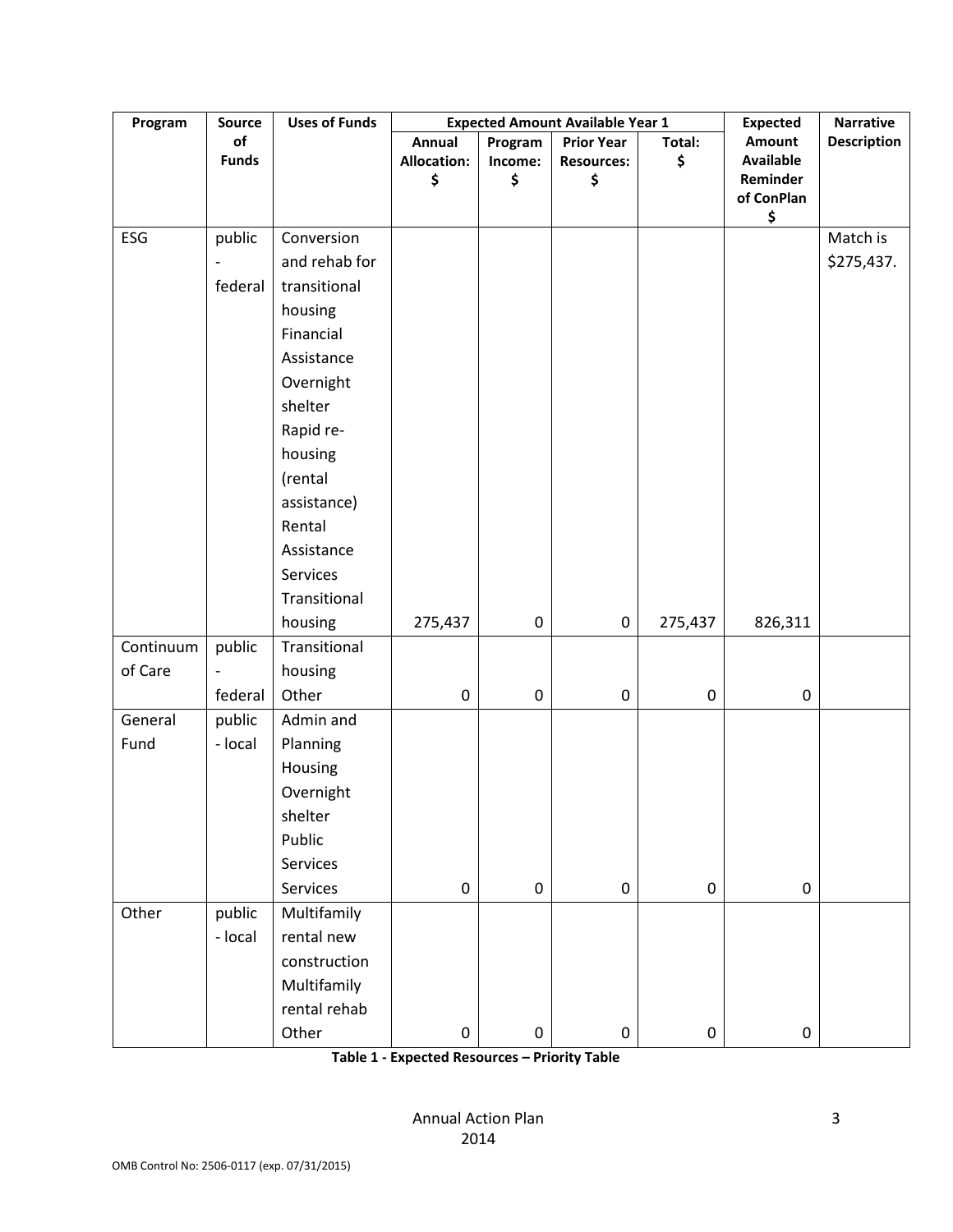## **Explain how federal funds will leverage those additional resources (private, state and local funds), including a description of how matching requirements will be satisfied**

For Program Year 2014 the City is anticipating using \$346,062 in City General Funds to match its HESG Entitlement Grant. HOME Match is \$521,784 per year in cash from the City's General Fund. The WFHTF Program requires a 4 to 1 leverage from non-City sources. During the 2008-2012 Consolidated Plan Period, State Low Income Housing Tax Credits were used for 2-3 projects per year for projects located in Albuquerque. Those funds were often matched with the City's WFHTF monies. However it is anticipated that as the State looks to fund projects outside the Albuquerque area , the number of projects funded with LIHTC monies in Albuquerque will decline.

## **If appropriate, describe publically owned land or property located within the jurisdiction that may be used to address the needs identified in the plan**

The City owns vacant property in the Trumbull, Barelas, West Mesa, and San Jose neighborhoods. In addition to vacant land the City also has housing development projects in several of the neighborhoods that can function as anchor projects for 2013-2017 Community Development activities. These affordable housing development projects include: Plaza Feliz (rental), Trumbull Village Infill (Single Family), Sawmill Senior (rental), Sawmill Artisan (rental), Sawmill Abolera De Vida Phase A and B (single family), Barelas Infill Development (Single Family), Plaza Cuidana (rental), Luna Lodge (rental), and Edward Romero Terrace (senior rental). Lastly, the City has invested in a Master Development Plan for the Santa Barbara/Martinez town neighborhood.

#### **Discussion**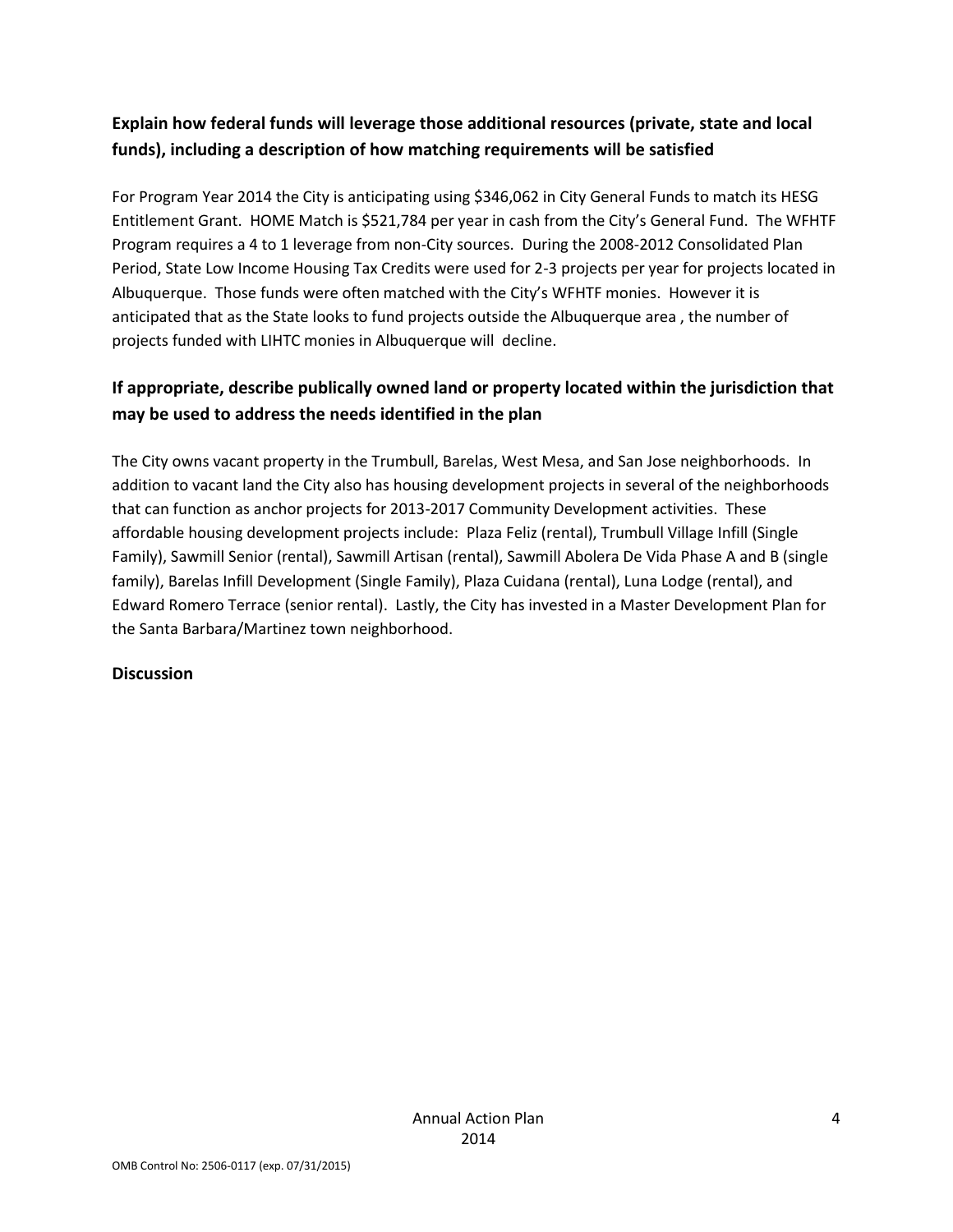# **Annual Goals and Objectives**

## **AP-20 Annual Goals and Objectives - 91.420, 91.220(c)(3)&(e)**

#### **Goals Summary Information**

| Sort  | <b>Goal Name</b> | <b>Start</b> | End  | Category             | Geographic                            | <b>Needs Addressed</b>         | <b>Funding</b> | <b>Goal Outcome Indicator</b>  |
|-------|------------------|--------------|------|----------------------|---------------------------------------|--------------------------------|----------------|--------------------------------|
| Order |                  | Year         | Year |                      | Area                                  |                                |                |                                |
| 1     | Increase         | 2013         | 2017 | Affordable           | Alta Monte                            | Rental                         | CDBG:          | Rental units constructed: 70   |
|       | Affordable       |              |      | <b>Housing</b>       | Neighborhood                          | Acquisition/Rehabilitation     | \$10,000       | Household Housing Unit         |
|       | <b>Housing</b>   |              |      | <b>Homeless</b>      | <b>Barelas</b>                        | Program                        | HOME:          | Rental units rehabilitated: 70 |
|       | opportunities    |              |      | Non-Homeless         | Neighborhood<br><b>Crest Planning</b> | <b>Rental New Construction</b> | \$1,614,577    | <b>Household Housing Unit</b>  |
|       |                  |              |      | <b>Special Needs</b> | Area                                  | <b>HOME Tenant Based</b>       | ESG:           | Tenant-based rental            |
|       |                  |              |      |                      | Downtown                              | <b>Rental Assistance</b>       | \$275,437      | assistance / Rapid Rehousing:  |
|       |                  |              |      |                      | Santa Barbara                         | Homeless Intervention          | General        | 80 Households Assisted         |
|       |                  |              |      |                      | Martinez town                         |                                | Fund:          | Homelessness Prevention: 18    |
|       |                  |              |      |                      | Sawmill                               |                                | \$4,132,714    | Persons Assisted               |
|       |                  |              |      |                      | <b>Singing Arrow</b><br>Trumbull      |                                | Workforce      | Housing for Homeless added:    |
|       |                  |              |      |                      | West Mesa                             |                                | Housing        | 50 Household Housing Unit      |
|       |                  |              |      |                      |                                       |                                | Trust Fund:    | Housing for People with        |
|       |                  |              |      |                      |                                       |                                | \$1,300,000    | HIV/AIDS added: 10             |
|       |                  |              |      |                      |                                       |                                |                | <b>Household Housing Unit</b>  |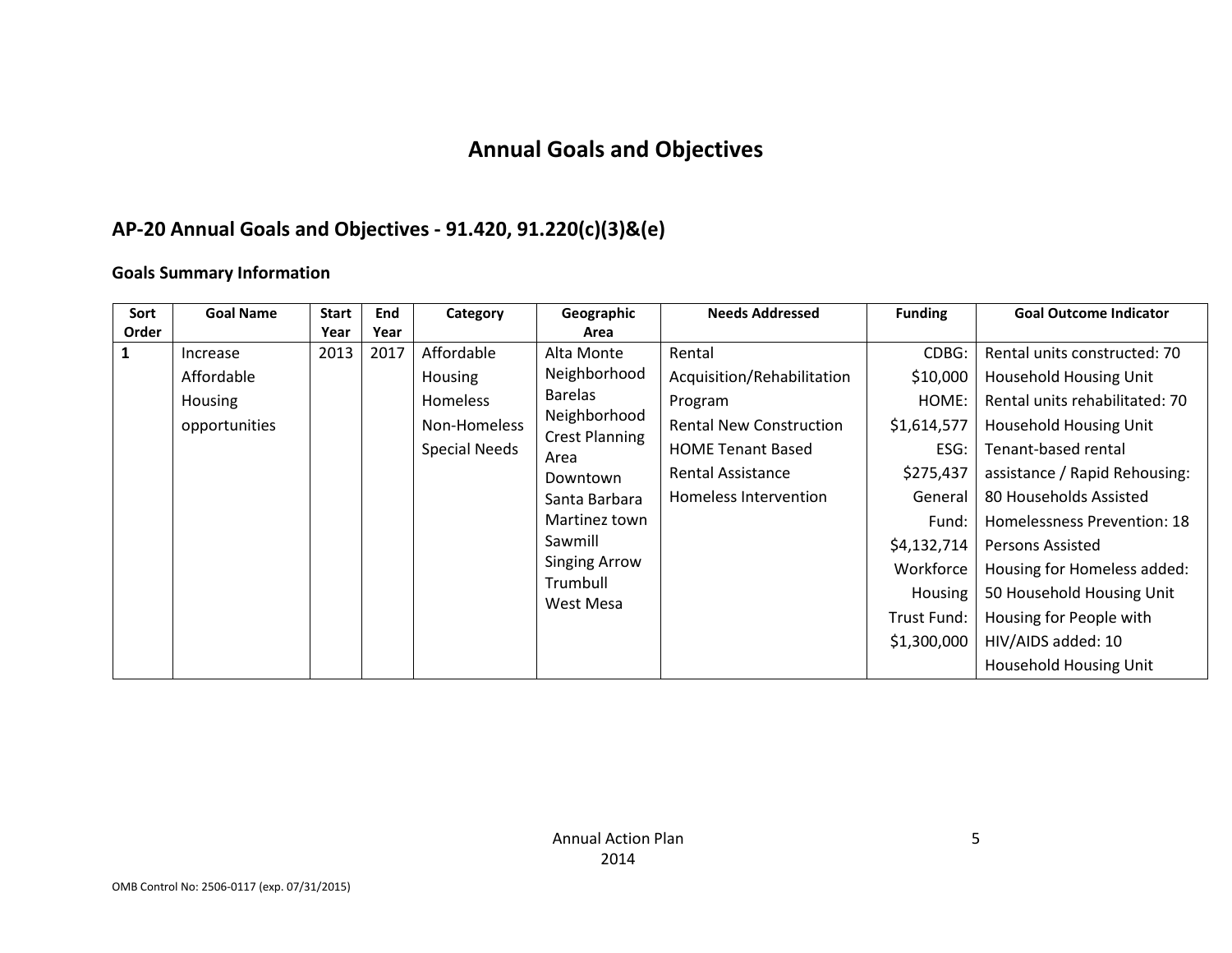| Sort           | <b>Goal Name</b>         | <b>Start</b> | End  | Category    | Geographic            | <b>Needs Addressed</b>         | <b>Funding</b> | <b>Goal Outcome Indicator</b>     |
|----------------|--------------------------|--------------|------|-------------|-----------------------|--------------------------------|----------------|-----------------------------------|
| Order          |                          | Year         | Year |             | Area                  |                                |                |                                   |
| $\overline{2}$ | <b>Revitalize Target</b> | 2013         | 2017 | Affordable  | Alta Monte            | Rental                         | CDBG:          | Public Facility or Infrastructure |
|                | Neighborhoods            |              |      | Housing     | Neighborhood          | Acquisition/Rehabilitation     | \$1,032,121    | Activities for Low/Moderate       |
|                |                          |              |      | Non-Housing | <b>Barelas</b>        | Program                        | HOME:          | Income Housing Benefit: 40        |
|                |                          |              |      | Community   | Neighborhood          | <b>Rental New Construction</b> | \$1,614,577    | <b>Households Assisted</b>        |
|                |                          |              |      | Development | <b>Crest Planning</b> | Home Owner Repair              | Workforce      | Public service activities for     |
|                |                          |              |      |             | Area                  | Program                        | Housing        | Low/Moderate Income               |
|                |                          |              |      |             | Downtown              | <b>COA Public Services</b>     | Trust Fund:    | Housing Benefit: 120              |
|                |                          |              |      |             | Santa Barbara         | Program                        | \$1,300,000    | <b>Households Assisted</b>        |
|                |                          |              |      |             | Martinez town         | <b>Public Improvements</b>     |                | Rental units constructed: 70      |
|                |                          |              |      |             | <b>Singing Arrow</b>  | <b>COA Fair Housing</b>        |                | Household Housing Unit            |
|                |                          |              |      |             | Sawmill               |                                |                | Rental units rehabilitated: 20    |
|                |                          |              |      |             | Trumbull              |                                |                | Household Housing Unit            |
|                |                          |              |      |             | West Mesa             |                                |                | <b>Homeowner Housing</b>          |
|                |                          |              |      |             |                       |                                |                | Rehabilitated: 10 Household       |
|                |                          |              |      |             |                       |                                |                | <b>Housing Unit</b>               |
|                |                          |              |      |             |                       |                                |                | Homelessness Prevention: 10       |
|                |                          |              |      |             |                       |                                |                | <b>Persons Assisted</b>           |
|                |                          |              |      |             |                       |                                |                | <b>Housing Code</b>               |
|                |                          |              |      |             |                       |                                |                | Enforcement/Foreclosed            |
|                |                          |              |      |             |                       |                                |                | Property Care: 50 Household       |
|                |                          |              |      |             |                       |                                |                | <b>Housing Unit</b>               |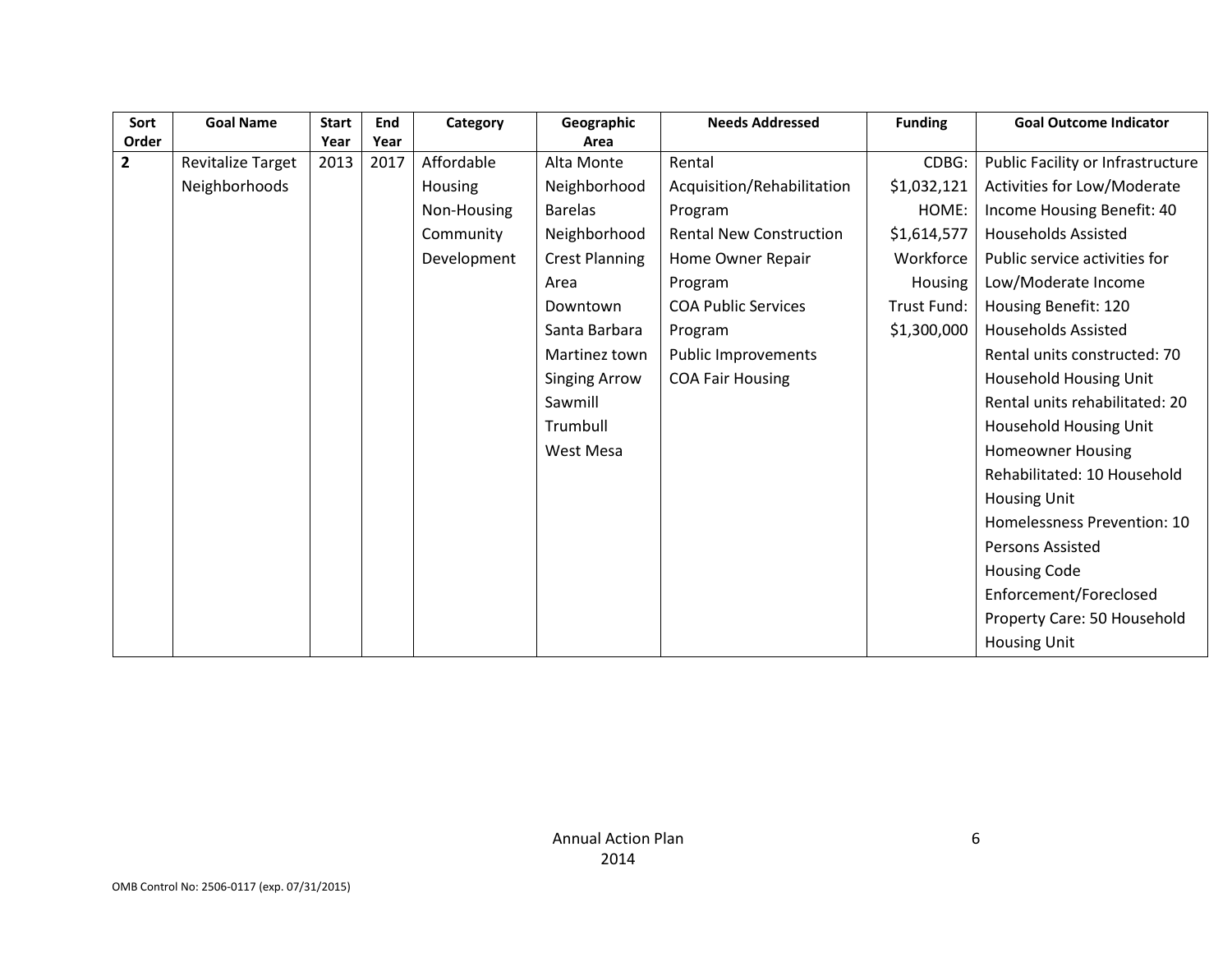| Sort<br>Order | <b>Goal Name</b> | <b>Start</b><br>Year | End<br>Year | Category             | Geographic<br>Area            | <b>Needs Addressed</b>     | <b>Funding</b> | <b>Goal Outcome Indicator</b>     |
|---------------|------------------|----------------------|-------------|----------------------|-------------------------------|----------------------------|----------------|-----------------------------------|
| 3             | Increase         | 2013                 | 2017        | Affordable           | Alta Monte                    | Home Owner Repair          | CDBG:          | Public Facility or Infrastructure |
|               | Sustainable      |                      |             | Housing              | Neighborhood                  | Program                    | \$2,156,521    | Activities for Low/Moderate       |
|               | Housing          |                      |             | Homeless             | <b>Barelas</b>                | <b>COA Public Services</b> |                | Income Housing Benefit: 50        |
|               | Opportunities    |                      |             | Non-Homeless         | Neighborhood                  | Program                    |                | <b>Households Assisted</b>        |
|               |                  |                      |             | <b>Special Needs</b> | <b>Crest Planning</b><br>Area | <b>Public Improvements</b> |                | Public service activities other   |
|               |                  |                      |             | <b>Fair Housing</b>  | Santa Barbara                 | <b>COA Fair Housing</b>    |                | than Low/Moderate Income          |
|               |                  |                      |             |                      | Martinez town                 |                            |                | Housing Benefit: 1000 Persons     |
|               |                  |                      |             |                      | Trumbull                      |                            |                | Assisted                          |
|               |                  |                      |             |                      | City-wide                     |                            |                | <b>Homeowner Housing</b>          |
|               |                  |                      |             |                      |                               |                            |                | Rehabilitated: 1250               |
|               |                  |                      |             |                      |                               |                            |                | Household Housing Unit            |
| 4             | Increase         | 2014                 | 2017        | Economic             | Alta Monte                    | Homeowner Loan Program     | CDBG:          | Public service activities for     |
|               | Employment       |                      |             | Development          | Neighborhood                  | <b>COA Public Services</b> | \$420,000      | Low/Moderate Income               |
|               | Opportunities    |                      |             |                      | <b>Barelas</b>                | Program                    |                | Housing Benefit: 30               |
|               |                  |                      |             |                      | Neighborhood                  | <b>Small Business Loan</b> |                | <b>Households Assisted</b>        |
|               |                  |                      |             |                      | <b>Crest Planning</b>         | Program                    |                | Jobs created/retained: 10 Jobs    |
|               |                  |                      |             |                      | Area                          |                            |                | <b>Businesses assisted: 15</b>    |
|               |                  |                      |             |                      | Santa Barbara                 |                            |                | <b>Businesses Assisted</b>        |
|               |                  |                      |             |                      | Martinez town                 |                            |                |                                   |
|               |                  |                      |             |                      | Trumbull                      |                            |                |                                   |
|               |                  |                      |             |                      | City-wide                     |                            |                |                                   |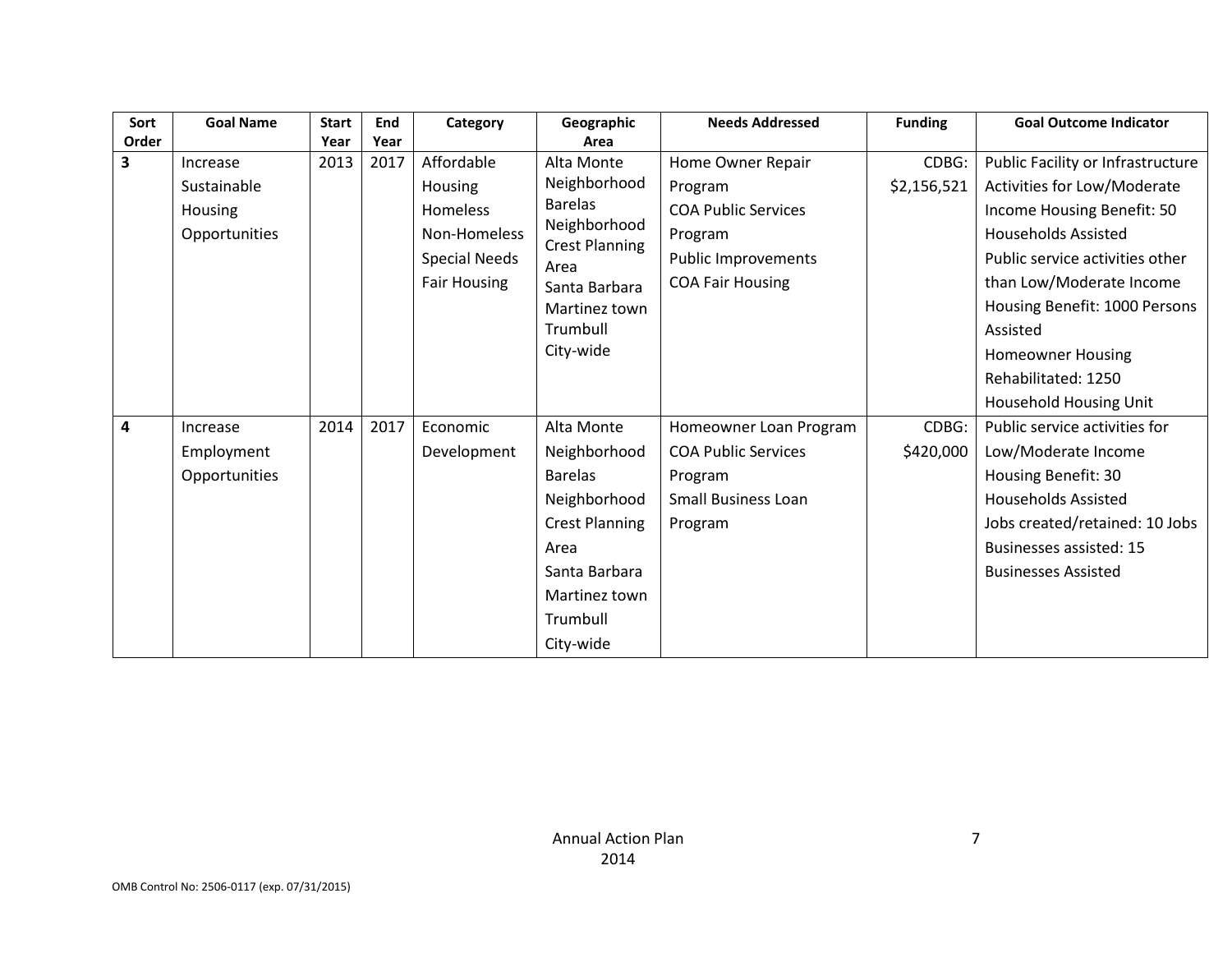| Sort  | <b>Goal Name</b>         | <b>Start</b> | End  | Category             | Geographic | <b>Needs Addressed</b>     | <b>Funding</b> | <b>Goal Outcome Indicator</b>     |
|-------|--------------------------|--------------|------|----------------------|------------|----------------------------|----------------|-----------------------------------|
| Order |                          | Year         | Year |                      | Area       |                            |                |                                   |
| 5     | <b>Increase Services</b> | 2013         | 2017 | Homeless             |            | <b>COA Public Services</b> | CDBG:          | Public Facility or Infrastructure |
|       | for At-Risk              |              |      | Non-Homeless         |            | Program                    | \$1,392,279    | Activities other than             |
|       | Populations              |              |      | <b>Special Needs</b> |            | <b>Public Facilities</b>   |                | Low/Moderate Income               |
|       |                          |              |      | Non-Housing          |            | Homeless Intervention      |                | Housing Benefit: 200 Persons      |
|       |                          |              |      | Community            |            |                            |                | Assisted                          |
|       |                          |              |      | Development          |            |                            |                | Public service activities other   |
|       |                          |              |      |                      |            |                            |                | than Low/Moderate Income          |
|       |                          |              |      |                      |            |                            |                | Housing Benefit: 1000 Persons     |
|       |                          |              |      |                      |            |                            |                | Assisted                          |

**Table 2 – Goals Summary<TYPE=[text] REPORT\_GUID=[9B4786E64DDAC839A8E119B13CB7DB46]>**

**Goal Descriptions**

|              | <b>Goal Name</b>        | Increase Affordable Housing opportunities         |
|--------------|-------------------------|---------------------------------------------------|
|              | <b>Goal Description</b> |                                                   |
| $\mathbf{2}$ | <b>Goal Name</b>        | Revitalize Target Neighborhoods                   |
|              | <b>Goal Description</b> |                                                   |
| 3            | <b>Goal Name</b>        | <b>Increase Sustainable Housing Opportunities</b> |
|              | <b>Goal Description</b> |                                                   |
| 4            | <b>Goal Name</b>        | Increase Employment Opportunities                 |
|              | <b>Goal Description</b> |                                                   |
| 5            | <b>Goal Name</b>        | Increase Services for At-Risk Populations         |
|              | <b>Goal Description</b> |                                                   |

**Estimate the number of extremely low-income, low-income, and moderate-income families to whom the jurisdiction will provide affordable housing as defined by HOME 91.215(b):**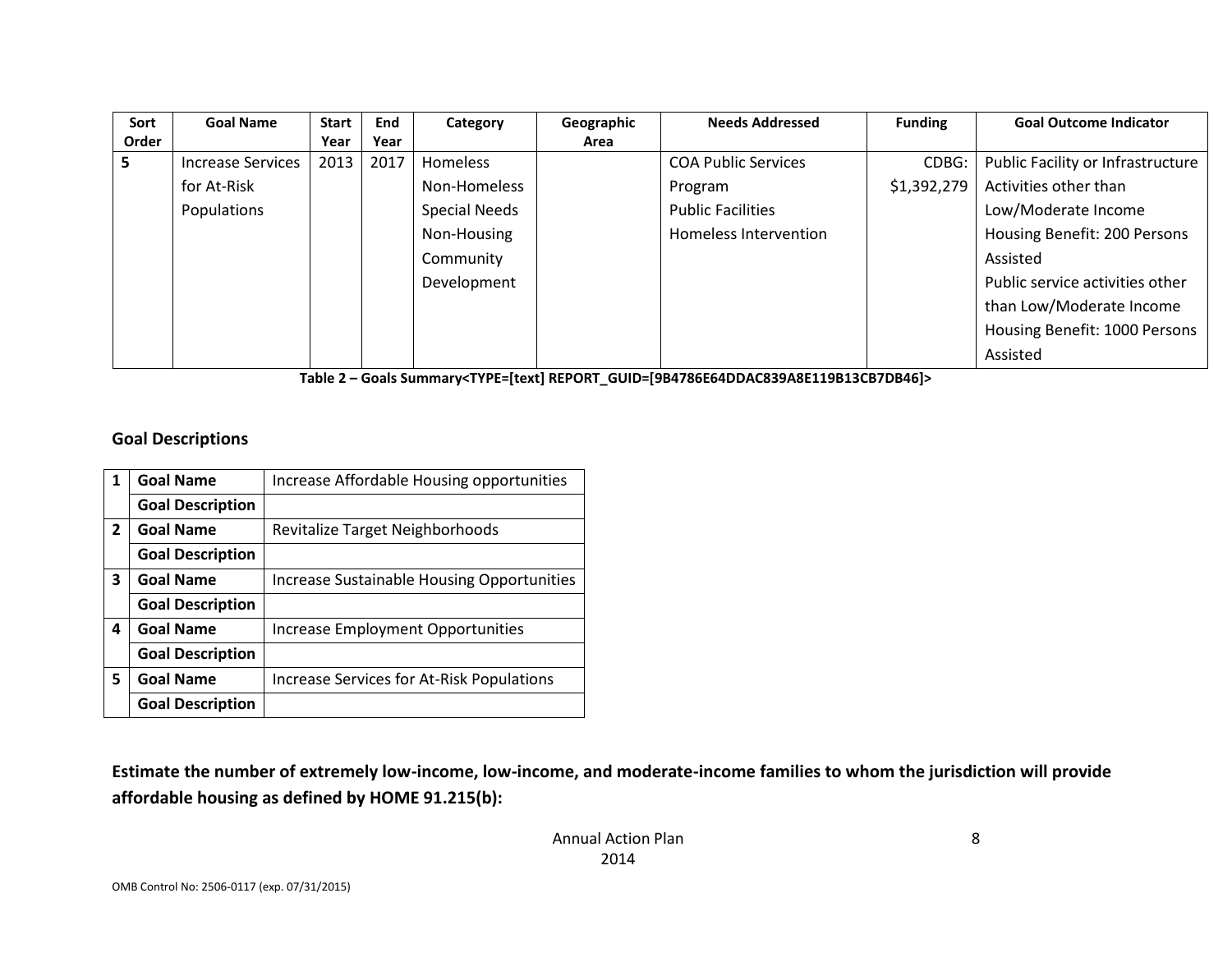**Rental Acquisition/Rehabilitation Program:** The City estimates an average output of 20 units per year for this Program for five years with a total of 100 units. Of these units it is planned for a minimum of 15% (3 units) per year for five years to be targeted at extremely low income populations with the remainder of the units (17 units) benefitting low to moderate income households.

**Rental New Construction program:** The City estimates an average output of 70 units per year for this Program. Of these units 15% (10 units) will be set aside for extremely low income households, 60% (42 units) will be set aside for low-income households between 31-50% AMI, and the remaining 25% (18 units) will target households above 51% AMI.

**Tenant Based Rental Assistance (TBRA) Program:** The City estimates an average output of 33 units per year for this Program. Of these units 100% (33 units) will be used for extremely low income households.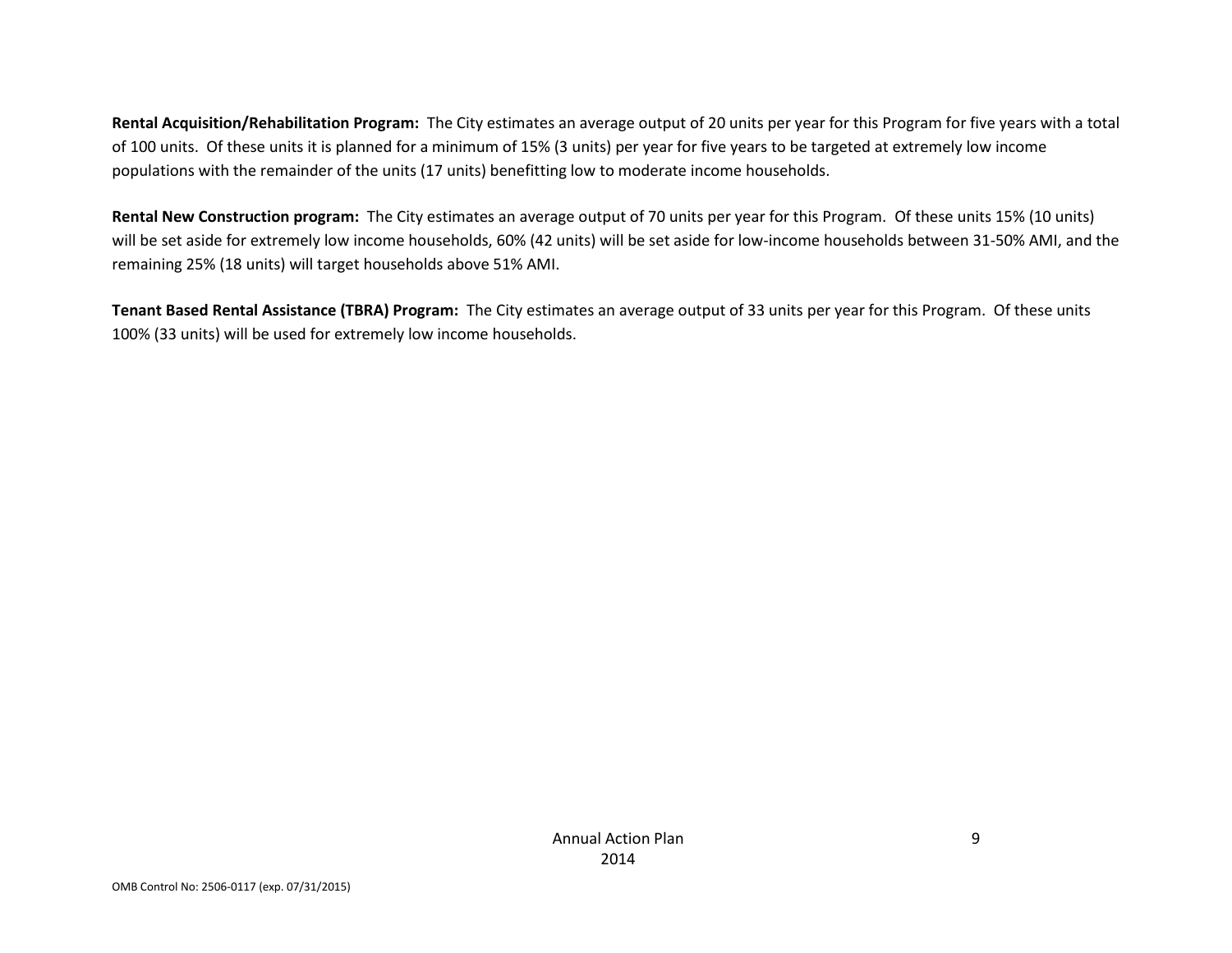## **AP-35 Projects – 91.220(d)**

| # | <b>Project Name</b>                              |
|---|--------------------------------------------------|
| 1 | <b>Public Facilities Program</b>                 |
| 2 | Affordable Housing Program                       |
| 3 | Economic Development Small Business Loan Program |
| 4 | Economic Development IDA Program                 |
| 5 | <b>Public Services Program</b>                   |
| 6 | Homeless Intervention Program                    |

**Table 3 – Project Information**

#### **Describe the reasons for allocation priorities and any obstacles to addressing underserved needs**

Based on community needs gathered in 2013, the City's 2014 Public Facilities Program will provide funds for the construction and/or rehabilitation of a Public Facility that provides services for high priority underserved populations. Possible projects could include funds to build a facility to provide homeless meals, expanding emergency shelter services for women and children, partnering with the County and the State and local not-for-profits to acquire and rehabilitate a facility to provide legal services to low income "at-risk" populations, and investing in equipment and/or a facility to increase the coordination capacity of local not-for-profits to provide services to homeless populations. Because of the need for these types of projects, the Community Division has chosen not to put any 2014 CDBG monies into its Affordable Housing Program but to instead invest 2014 CDBG dollars in its Public Facilities Program. Projects for this Program will be solicited through a Request for Proposal (RFP) process in early 2014.

The City will also use its CDBG funds to invest in its Economic Development Program. 2013 CDBG funds will be used to support economic development activities in some of the City's poorest neighborhoods. In 2014 the Division will invest \$220,000 in 2013 CDBG funds in an Individual Development Account (IDA) Program. This Program will be implemented by the WESST Enterprise Center (WESST) and will provide financial education services to targeted residents living in the Alta Monte, Barelas, Crest Planning Area, Santa Barbara Martineztown, and Trumbull neighborhoods. In addition to receiving financial education training, residents in these neighborhoods will have the opportunity to set up savings accounts where monies saved by residents in these accounts will be matched by this WESST at a ratio of 8 to 1. Once a resident has achieved his/her savings goal, these monies can be used to purchase a home, start of a small business, pay for higher education and/or job training costs. This Program will begin during the second half of 2013 and end the later part of 2015.

Additionally, as discussed in the City's 2013-2017 Consolidated Plan, in 2014 the City will invest \$250,000 in CDBG funds in a Small Business Loan Program. These monies will be used to increase and/or retain job opportunities for low to moderate income City residents. Because there is capacity outside the City to implement this Program, the City will solicit qualified agencies to implement this Program through a Request for Proposal Process.

Lastly, the City will use its 2014 CDBG Public Service monies to provide gap funding to local agencies that provide services to some of the City's most vulnerable populations to ensure that these populations have access to necessary services in the areas of health, education, housing, public safety, and economic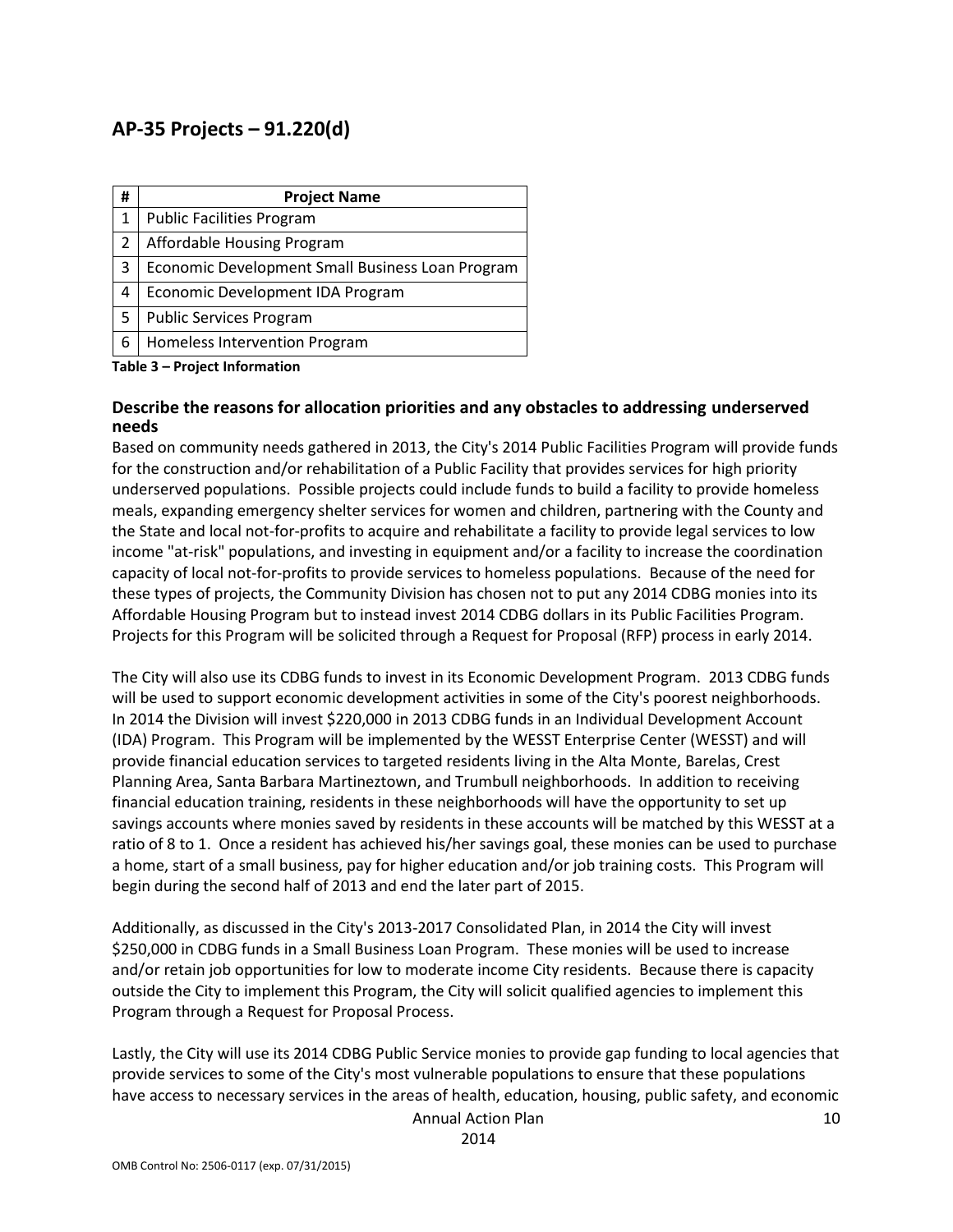development. There are two new projects that will be funded during the 2014 Program Year. These two projects were chosen because they serve high priority populations identified in the 2013-2017 Consolidated Plan and because they cover current gaps in services. The first Project is Adult Literacy and English as a Second Language (ESL). A second new project to be funded in 2014 will provide \$30,000 in CDBG funds to a qualified agency to provide legal services to high priority populations to include homeless youth and grandparents raising grandchildren. During the 2013 Program the needs of these two populations were discussed and in addition to discussing housing needs, legal needs were identified. Monies for this project will be put out to bid in a Request for Proposal (RFP) process.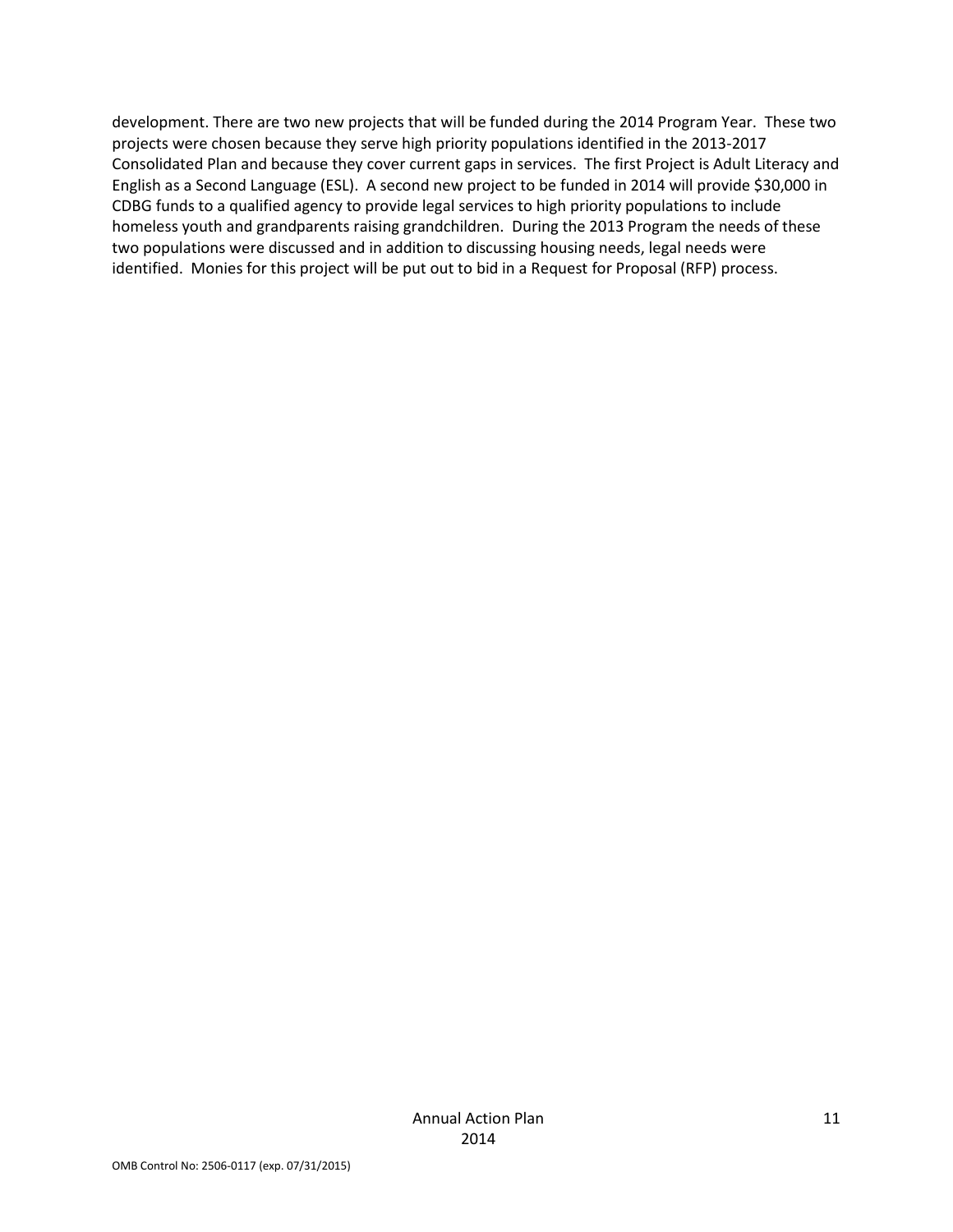# **Projects**

# **AP-38 Projects Summary**

#### **Project Summary Information**

| $\mathbf{1}$   | Project            | <b>Public Facilities Program</b>                                                                                               |
|----------------|--------------------|--------------------------------------------------------------------------------------------------------------------------------|
|                | <b>Name</b>        |                                                                                                                                |
|                | <b>Target Area</b> |                                                                                                                                |
|                | <b>Goals</b>       | Increase Services for At-Risk Populations                                                                                      |
|                | <b>Supported</b>   |                                                                                                                                |
|                | <b>Needs</b>       | <b>Public Facilities</b>                                                                                                       |
|                | <b>Addressed</b>   |                                                                                                                                |
|                | <b>Funding</b>     | CDBG: \$1,034,279                                                                                                              |
|                | <b>Description</b> | Projects under this Program work to increase access to services for vulnerable populations through the rehabilitation and/or   |
|                |                    | construction of Public Facilities.                                                                                             |
|                | <b>Planned</b>     | Based on community input gathered in 2013 from the Albuquerque Citizen Team, the Division's Plan and Coordinate Team,          |
|                | <b>Activities</b>  | and various not-for-profit agencies, the Community Development Division decided to prioritize its Public Facilities Program    |
|                |                    | for the 2014 Program year. Unspent 2013 Affordable Housing monies as well as 2014 Affordable Housing monies will be            |
|                |                    | used to fund a Public Facilities project in 2014. Possible Public Facility projects will be solicited through a Request for    |
|                |                    | Proposal (RFP) process with priority given to projects that that work to increase access to services for priority populations. |
| $\overline{2}$ | Project            | Affordable Housing Program                                                                                                     |
|                | <b>Name</b>        |                                                                                                                                |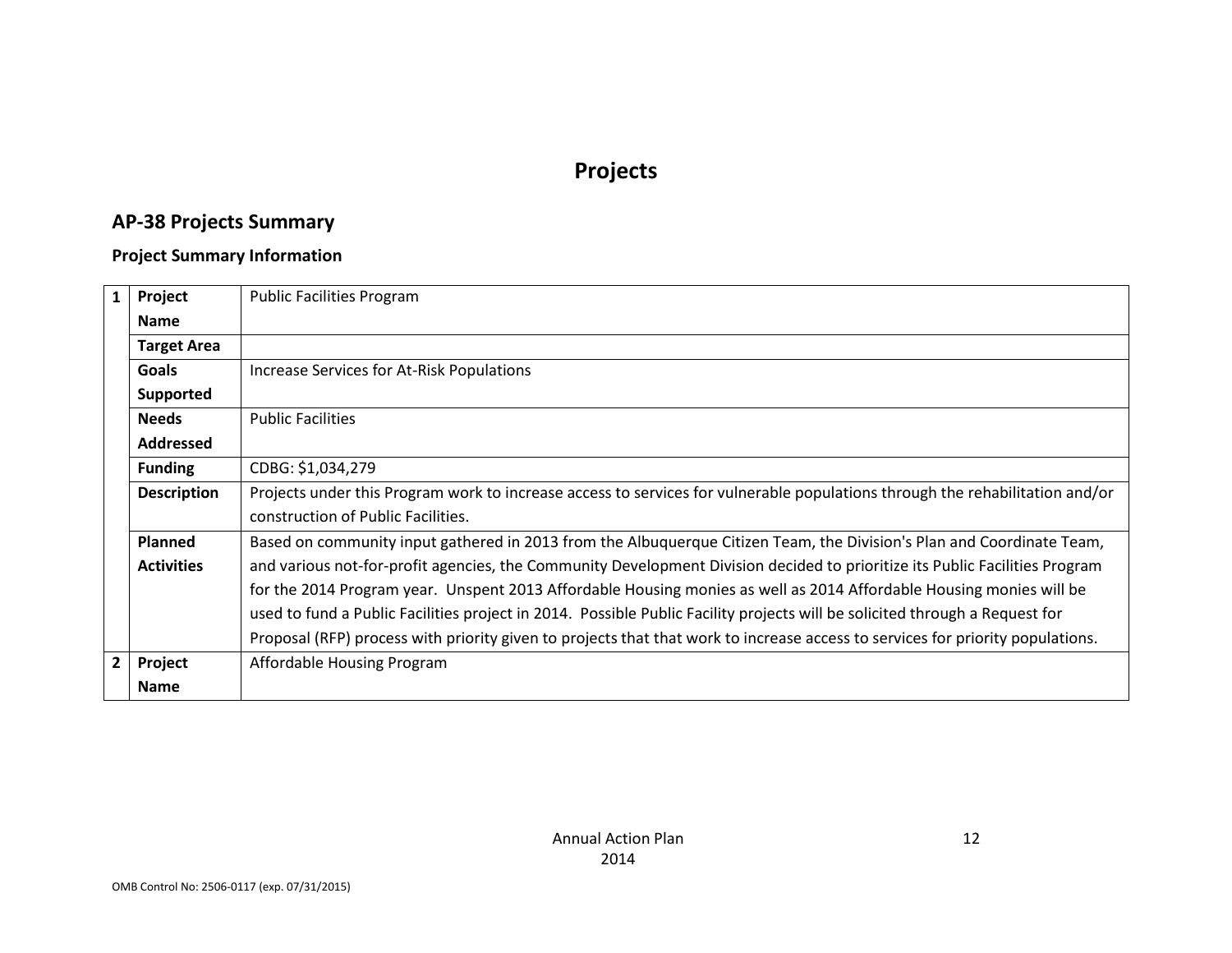| <b>Target Area</b> | Alta Monte Neighborhood                                                                                                 |
|--------------------|-------------------------------------------------------------------------------------------------------------------------|
|                    | <b>Barelas Neighborhood</b>                                                                                             |
|                    | <b>Crest Planning Area</b>                                                                                              |
|                    | Downtown                                                                                                                |
|                    | Santa Barbara Martinez town                                                                                             |
|                    | <b>Singing Arrow</b>                                                                                                    |
|                    | Sawmill                                                                                                                 |
|                    | Trumbull                                                                                                                |
|                    | <b>West Mesa</b>                                                                                                        |
| <b>Goals</b>       | Increase Affordable Housing opportunities                                                                               |
| Supported          | Revitalize Target Neighborhoods                                                                                         |
|                    | Increase Sustainable Housing Opportunities                                                                              |
| <b>Needs</b>       | Rental Acquisition/Rehabilitation Program                                                                               |
| <b>Addressed</b>   | <b>Rental New Construction</b>                                                                                          |
|                    | <b>HOME Tenant Based Rental Assistance</b>                                                                              |
|                    | Home Owner Repair Program                                                                                               |
| <b>Funding</b>     | CDBG: \$1,902,121                                                                                                       |
|                    | HOME:\$5,140,450 (older) + \$1330,912 (2014):                                                                           |
|                    | Workforce Housing Trust Fund: \$1,300,000 (2014) + \$5,537,397.00 (older)                                               |
|                    | General Funds: \$521,784                                                                                                |
|                    |                                                                                                                         |
| <b>Description</b> | Projects under this Program increase and/or sustain affordable housing opportunities for low to moderate income         |
|                    | households through new construction (homeowner and/or rental), acquisition (homeowner and/or rental) and rehabilitation |
|                    | (homeowner and/or rental) housing activities. Additionally projects in this program can also include TBRA assistance.   |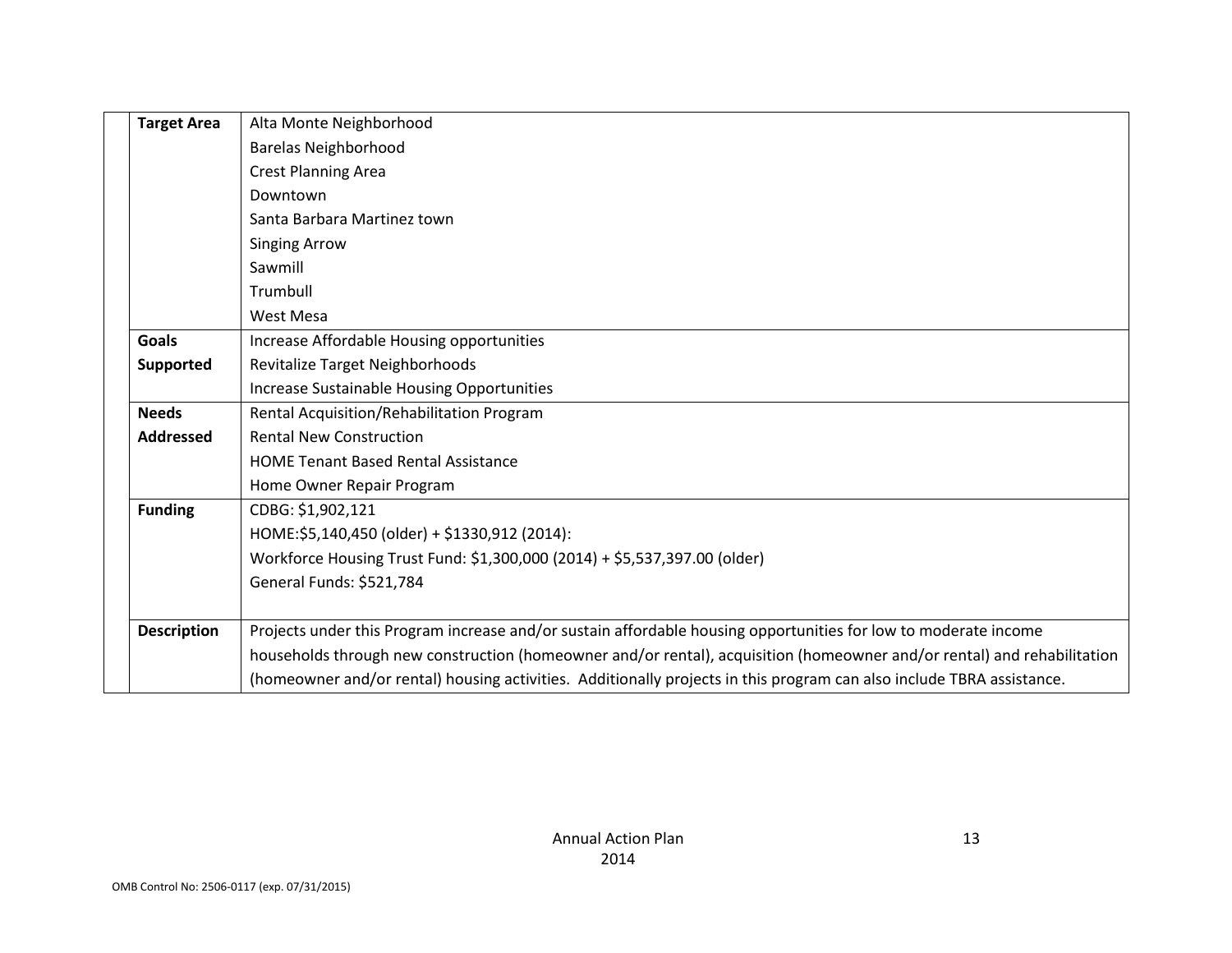|   | Planned            | In 2014 the City will continue to fund the Office of Neighborhood revitalization (ONR) to implement the City's Home Owner    |  |  |  |  |  |
|---|--------------------|------------------------------------------------------------------------------------------------------------------------------|--|--|--|--|--|
|   | <b>Activities</b>  | Rehabilitation Program in the amount of \$952,221 (CDBG) and fund the American Red Cross to implement the Emergency          |  |  |  |  |  |
|   |                    | and Minor Home Repair Program at \$800,000 (CDBG). Additionally, the City will fund its Home Retrofit Project implemented    |  |  |  |  |  |
|   |                    | by the Department of Senior Affairs for \$150,000 (CDBG). The Community Development Division also plans to fund a HOME       |  |  |  |  |  |
|   |                    | TBRA (Self Sufficiency) Project in the amount of \$220,000. This Project will be implemented by the New Mexico Supportive    |  |  |  |  |  |
|   |                    | Housing Coalition.                                                                                                           |  |  |  |  |  |
|   |                    | Lastly, as part of its objective to increase affordable housing opportunities for low to moderate income City residents, the |  |  |  |  |  |
|   |                    | City will fund Rental Construction and Rental Acquisition/Rehabilitation Programs.                                           |  |  |  |  |  |
| 3 | Project            | Economic Development Small Business Loan Program                                                                             |  |  |  |  |  |
|   | <b>Name</b>        |                                                                                                                              |  |  |  |  |  |
|   | <b>Target Area</b> | Alta Monte Neighborhood                                                                                                      |  |  |  |  |  |
|   |                    | <b>Barelas Neighborhood</b>                                                                                                  |  |  |  |  |  |
|   |                    | <b>Crest Planning Area</b>                                                                                                   |  |  |  |  |  |
|   |                    | Downtown                                                                                                                     |  |  |  |  |  |
|   |                    | Santa Barbara Martinez town                                                                                                  |  |  |  |  |  |
|   |                    | <b>Singing Arrow</b>                                                                                                         |  |  |  |  |  |
|   |                    | Sawmill                                                                                                                      |  |  |  |  |  |
|   |                    | Trumbull                                                                                                                     |  |  |  |  |  |
|   |                    | West Mesa                                                                                                                    |  |  |  |  |  |
|   | <b>Goals</b>       | <b>Increase Employment Opportunities</b>                                                                                     |  |  |  |  |  |
|   | Supported          |                                                                                                                              |  |  |  |  |  |
|   | <b>Needs</b>       | Small Business Loan Program                                                                                                  |  |  |  |  |  |
|   | <b>Addressed</b>   |                                                                                                                              |  |  |  |  |  |
|   | <b>Funding</b>     | CDBG: \$250,000                                                                                                              |  |  |  |  |  |
|   | <b>Description</b> | Projects under this program will work to increase and/or retain job opportunities for low to moderate income City residents  |  |  |  |  |  |
|   |                    | by providing loans to local small businesses.                                                                                |  |  |  |  |  |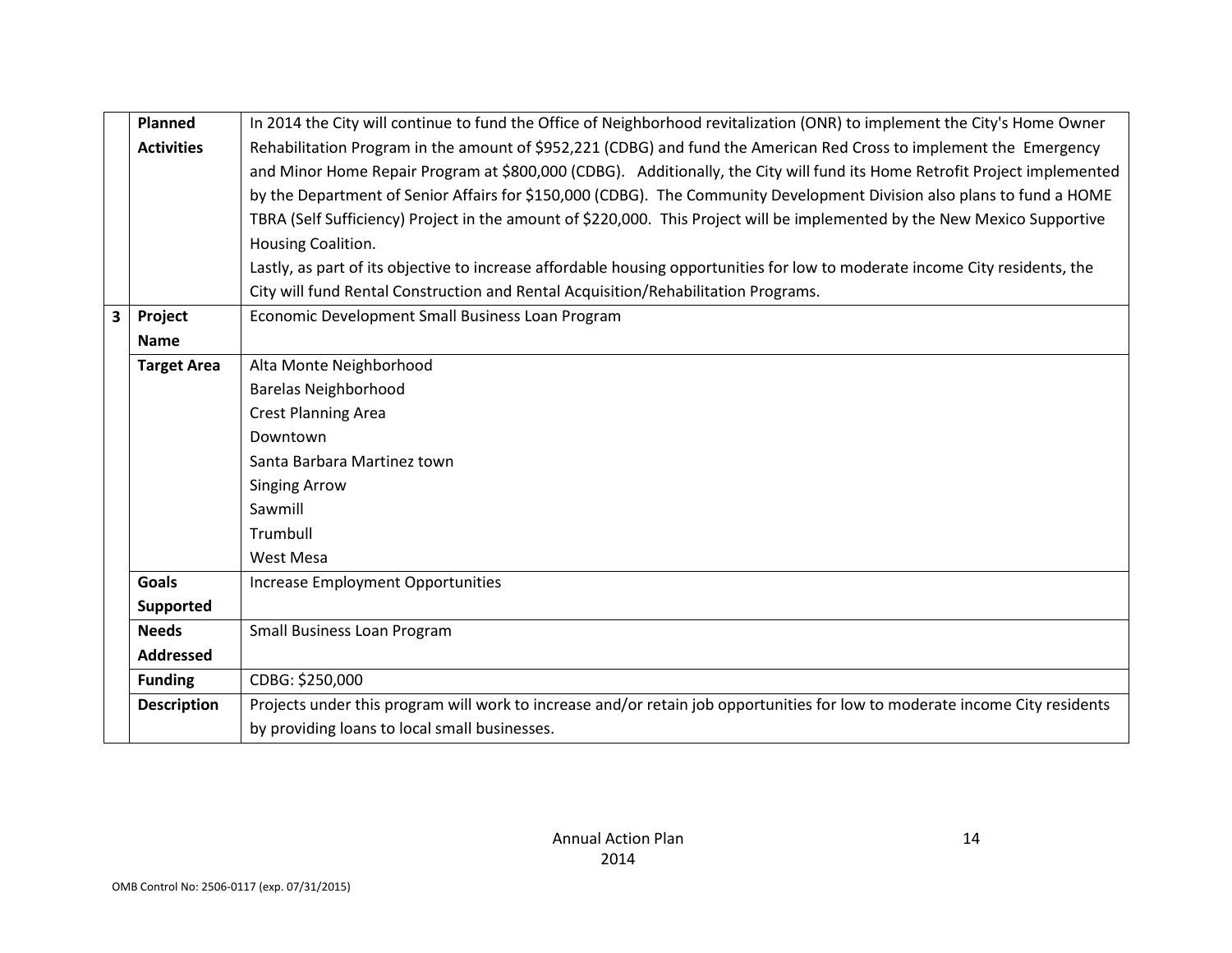|                | <b>Planned</b>     | As discussed in the City's 2013-2017 Consolidated Plan, in 2014 the City will invest \$250,000 in CDBG funds in a Small           |  |  |  |  |  |  |
|----------------|--------------------|-----------------------------------------------------------------------------------------------------------------------------------|--|--|--|--|--|--|
|                | <b>Activities</b>  | Business Loan Program. These monies will be used to increase and/or retain job opportunities for low to moderate income           |  |  |  |  |  |  |
|                |                    | City residents. Because there is capacity outside the City to implement this Program, the City will solicit qualified agencies to |  |  |  |  |  |  |
|                |                    | implement this Program through a Request for Proposal Process.                                                                    |  |  |  |  |  |  |
| $\overline{a}$ | Project            | Economic Development IDA Program                                                                                                  |  |  |  |  |  |  |
|                | <b>Name</b>        |                                                                                                                                   |  |  |  |  |  |  |
|                | <b>Target Area</b> | Alta Monte Neighborhood                                                                                                           |  |  |  |  |  |  |
|                |                    | <b>Barelas Neighborhood</b>                                                                                                       |  |  |  |  |  |  |
|                |                    | <b>Crest Planning Area</b>                                                                                                        |  |  |  |  |  |  |
|                |                    | Sawmill                                                                                                                           |  |  |  |  |  |  |
|                |                    | Trumbull                                                                                                                          |  |  |  |  |  |  |
|                | <b>Goals</b>       | Increase Affordable Housing opportunities                                                                                         |  |  |  |  |  |  |
|                | <b>Supported</b>   | Revitalize Target Neighborhoods                                                                                                   |  |  |  |  |  |  |
|                |                    | Increase Employment Opportunities                                                                                                 |  |  |  |  |  |  |
|                | <b>Needs</b>       | Homeowner Loan Program                                                                                                            |  |  |  |  |  |  |
|                | <b>Addressed</b>   | <b>COA Public Services Program</b>                                                                                                |  |  |  |  |  |  |
|                |                    | <b>Small Business Loan Program</b>                                                                                                |  |  |  |  |  |  |
|                | <b>Funding</b>     | CDBG: \$170,000                                                                                                                   |  |  |  |  |  |  |
|                | <b>Description</b> | This program will provide financial literacy education and opportunities for City residents in target neighborhoods to invest     |  |  |  |  |  |  |
|                |                    | in Individual Development Accounts (IDA)s. The Program will match resident savings 8 to 1. Resident savings and match             |  |  |  |  |  |  |
|                |                    | amounts will be used by residents to purchase a homes, start up a small business, acquire additional education and/or job         |  |  |  |  |  |  |
|                |                    | trainings.                                                                                                                        |  |  |  |  |  |  |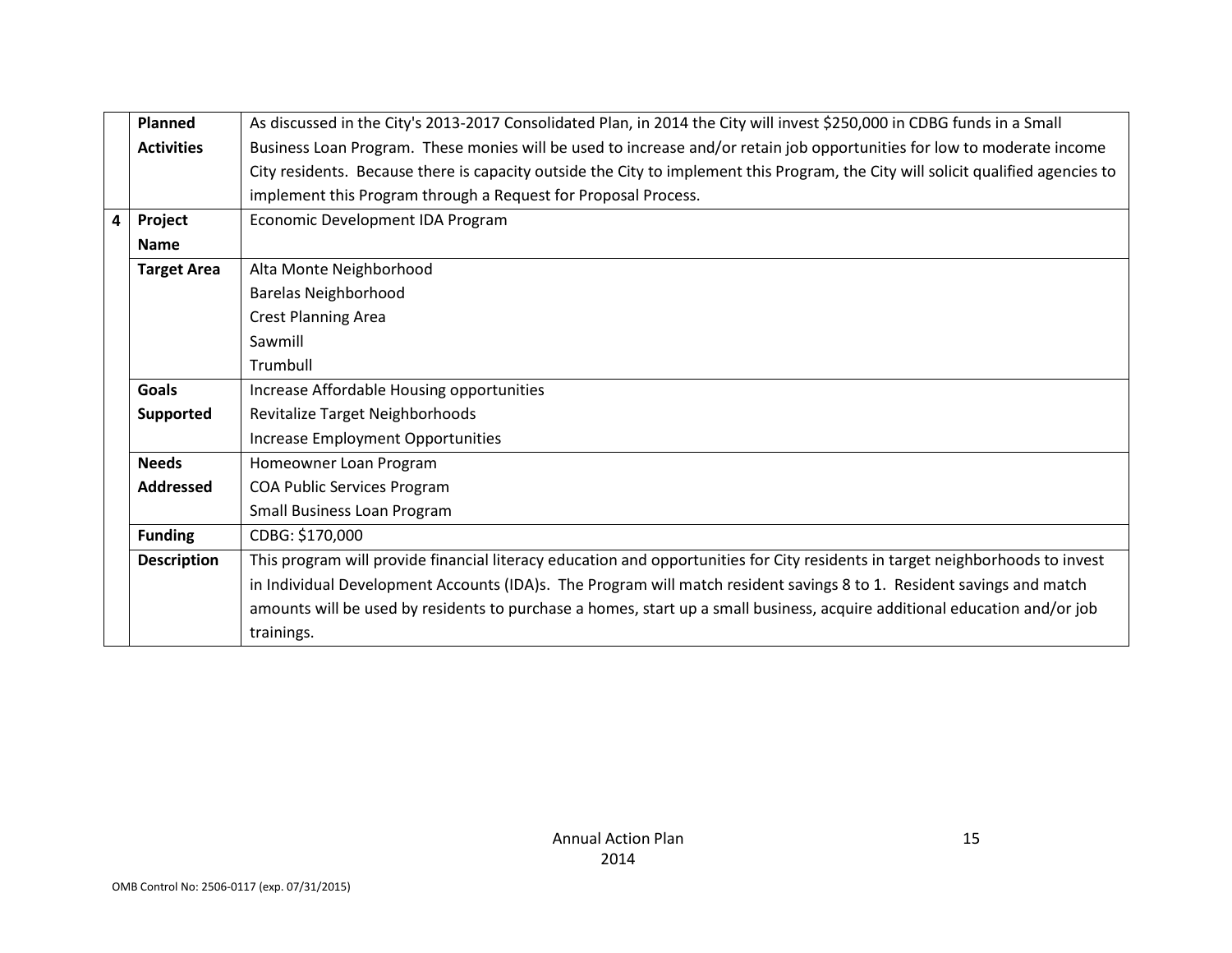|                | Planned            | In 2014 the City of Albuquerque will continue to implement its Neighborhood Based Multi Family Intervention project. This           |  |  |
|----------------|--------------------|-------------------------------------------------------------------------------------------------------------------------------------|--|--|
|                | <b>Activities</b>  | Project is working with local City residents, property owners, and management companies to improve the neighborhood                 |  |  |
|                |                    | conditions in several of the Division's high priority neighborhoods. As part of this Project, the Division will invest \$220,000 in |  |  |
|                |                    | 2013 CDBG funds in an Individual Development Account (IDA) Program. This Program will be implemented by the WESST                   |  |  |
|                |                    | Enterprise Center (WESST) and will provide financial education services to targeted residents living in the Alta Monte,             |  |  |
|                |                    | Barelas, Crest Planning Area, Santa Barbara Martineztown, and Trumbull neighborhoods. In addition to receiving financial            |  |  |
|                |                    | education training, residents in these neighborhoods will have the opportunity to set up savings accounts where monies              |  |  |
|                |                    | saved by residents in these accounts will be matched by WESST at a ratio of 8 to 1. Once a resident has achieved his/her            |  |  |
|                |                    | savings goal, these monies can be used to purchase a home, start of a small business, pay for higher education and/or job           |  |  |
|                |                    | training costs. This Program will begin during the later part of 2013 and end the later part of 2015.                               |  |  |
| 5 <sup>1</sup> | Project            | <b>Public Services Program</b>                                                                                                      |  |  |
|                | <b>Name</b>        |                                                                                                                                     |  |  |
|                | <b>Target Area</b> |                                                                                                                                     |  |  |
|                | Goals              | Increase Sustainable Housing Opportunities                                                                                          |  |  |
|                | Supported          | Increase Services for At-Risk Populations                                                                                           |  |  |
|                | <b>Needs</b>       | <b>COA Public Services Program</b>                                                                                                  |  |  |
|                | <b>Addressed</b>   | Homeless Intervention                                                                                                               |  |  |
|                | <b>Funding</b>     | CDBG: \$561,400                                                                                                                     |  |  |
|                |                    | General Fund: \$73,000                                                                                                              |  |  |
|                |                    |                                                                                                                                     |  |  |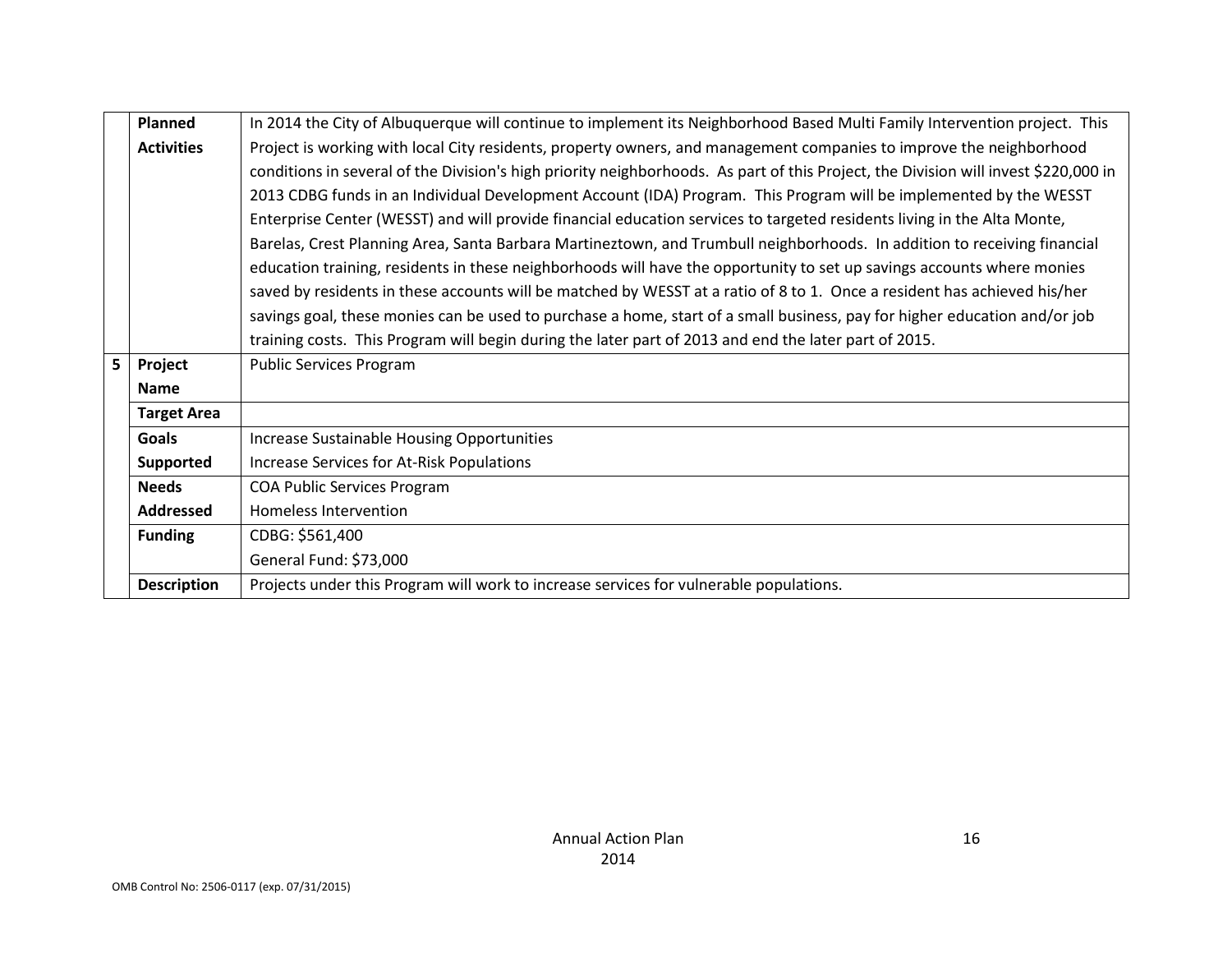| Planned           | The City will use its 2014 CDBG Public Service monies to provide gap funding to local agencies that provide services to some                                                                                                                                                                                                                                                                                                                                                                                                                                                                                                                                                                                                                                                                                                                                                                                                                                                                                                                                                                                                                                                                                                                                                                                                                                                                                                                                           |
|-------------------|------------------------------------------------------------------------------------------------------------------------------------------------------------------------------------------------------------------------------------------------------------------------------------------------------------------------------------------------------------------------------------------------------------------------------------------------------------------------------------------------------------------------------------------------------------------------------------------------------------------------------------------------------------------------------------------------------------------------------------------------------------------------------------------------------------------------------------------------------------------------------------------------------------------------------------------------------------------------------------------------------------------------------------------------------------------------------------------------------------------------------------------------------------------------------------------------------------------------------------------------------------------------------------------------------------------------------------------------------------------------------------------------------------------------------------------------------------------------|
| <b>Activities</b> | of the City's most vulnerable populations to ensure that these populations have access to necessary services in the areas of                                                                                                                                                                                                                                                                                                                                                                                                                                                                                                                                                                                                                                                                                                                                                                                                                                                                                                                                                                                                                                                                                                                                                                                                                                                                                                                                           |
|                   | health, education, housing, public safety, and economic development.                                                                                                                                                                                                                                                                                                                                                                                                                                                                                                                                                                                                                                                                                                                                                                                                                                                                                                                                                                                                                                                                                                                                                                                                                                                                                                                                                                                                   |
|                   | In 2014 the City will continue to fund the following projects: Low Income Dental Services provided by Community Dental in<br>the amount of \$120,000 CDBG; Homeless Dental Services provided by Albuquerque Healthcare for the Homeless in the<br>amount of \$60,000 CDBG; Emergency Motel Vouchers provided by Albuquerque Healthcare for the Homeless in the amount<br>of \$10,000 CDBG and \$19,000 City General Fund; Senior Meal Services provided by the City's Department of Senior Affairs in<br>the amount of \$125,000 CDBG; Eviction Prevention Services provided by Youth Development Inc. in the amount of \$109,400<br>CDBG; Early Childhood Development Services to Homeless Children and their Families provided by Cuidando Los Ninos in the<br>amount of \$9,000 CDBG and \$18,000 City General Funds; Employment Training for Immigrant Women provided by<br>Southwest Creations in the amount of \$23,000 CDBG; and the Tenant/Landlord Hotline provided by Law Access in the<br>amount of \$75,000 CDBG.                                                                                                                                                                                                                                                                                                                                                                                                                                          |
|                   | There are two new projects that will be funded during the 2014 Program Year. These two projects were chosen because<br>they serve high priority populations identified in the 2013-2017 Consolidated Plan and because they cover current gaps in<br>services. The first Project is Adult Literacy and English as a Second Language (ESL). These services will be provided by<br>Reading Works in the amount of \$10,000 CDBG. This project will work in five of the 9 target neighborhoods identified in the<br>2013-2017 Consolidated Plan. The Project was chosen because in 2013 the Division learned that 16% of the adult population<br>in Bernalillo County cannot read. An additional 38% read and write but at a low functional level which means that over half<br>of the adult residents of Bernalillo county are illiterate or low-literate. Additionally, 75 percent of Americans who receive<br>food stamps perform at the lowest 2 levels of literacy, and 90 percent of high school dropouts are on welfare. The Project is<br>unique because instead of being location based and making low income vulnerable residents come to a specific location to<br>receive services, this Project is mobile and will take services to the target neighborhoods, thereby increasing access to these<br>services for populations that often have transportation, childcare, language and other barriers that keep them from<br>accessing these types of services. |
|                   | A second new project to be funded in 2014 will provide \$30,000 in CDBG funds to a qualified agency to provide legal services<br>to high priority populations to include homeless youth and grandparents raising grandchildren. During the 2013 Program the<br>needs of these two populations were discussed an in addition to discussing housing needs, leagl needs were identified.<br>17<br>Monies for this project will be put out to bid my Request for Proposal (RFP) process.                                                                                                                                                                                                                                                                                                                                                                                                                                                                                                                                                                                                                                                                                                                                                                                                                                                                                                                                                                                   |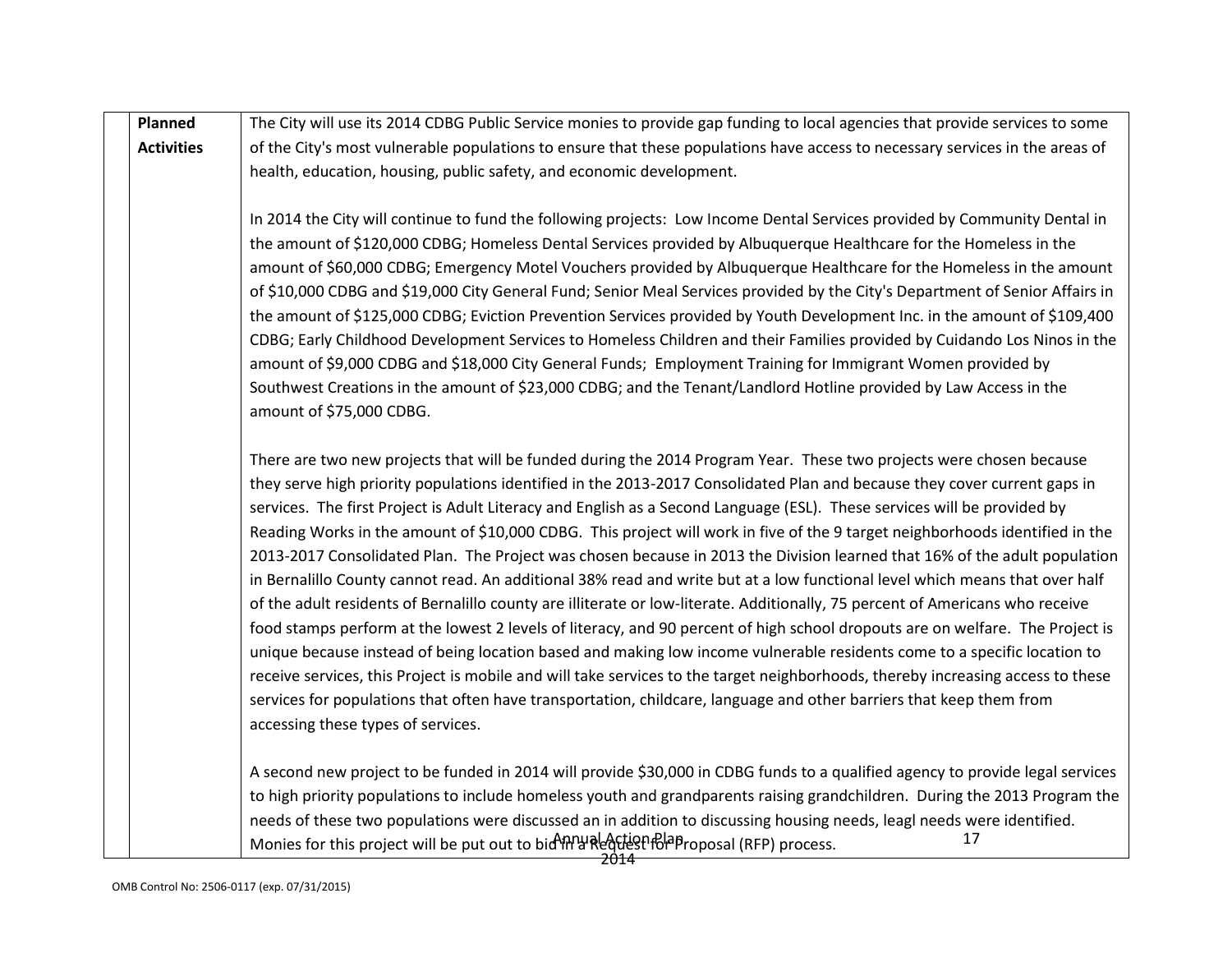| 6 | Project            | Homeless Intervention Program                                                                                             |
|---|--------------------|---------------------------------------------------------------------------------------------------------------------------|
|   | <b>Name</b>        |                                                                                                                           |
|   | <b>Target Area</b> |                                                                                                                           |
|   | Goals              | Increase Affordable Housing opportunities                                                                                 |
|   | Supported          | Increase Services for At-Risk Populations                                                                                 |
|   | <b>Needs</b>       | Homeless Intervention                                                                                                     |
|   | <b>Addressed</b>   |                                                                                                                           |
|   | <b>Funding</b>     | Continuum of Care: \$2,422,894                                                                                            |
|   |                    | General Fund: \$4,656,840                                                                                                 |
|   | <b>Description</b> | Projects under this Program work to" increase affordable housing opportunities for homeless populations" and to "increase |
|   |                    | services for at-risk populations".                                                                                        |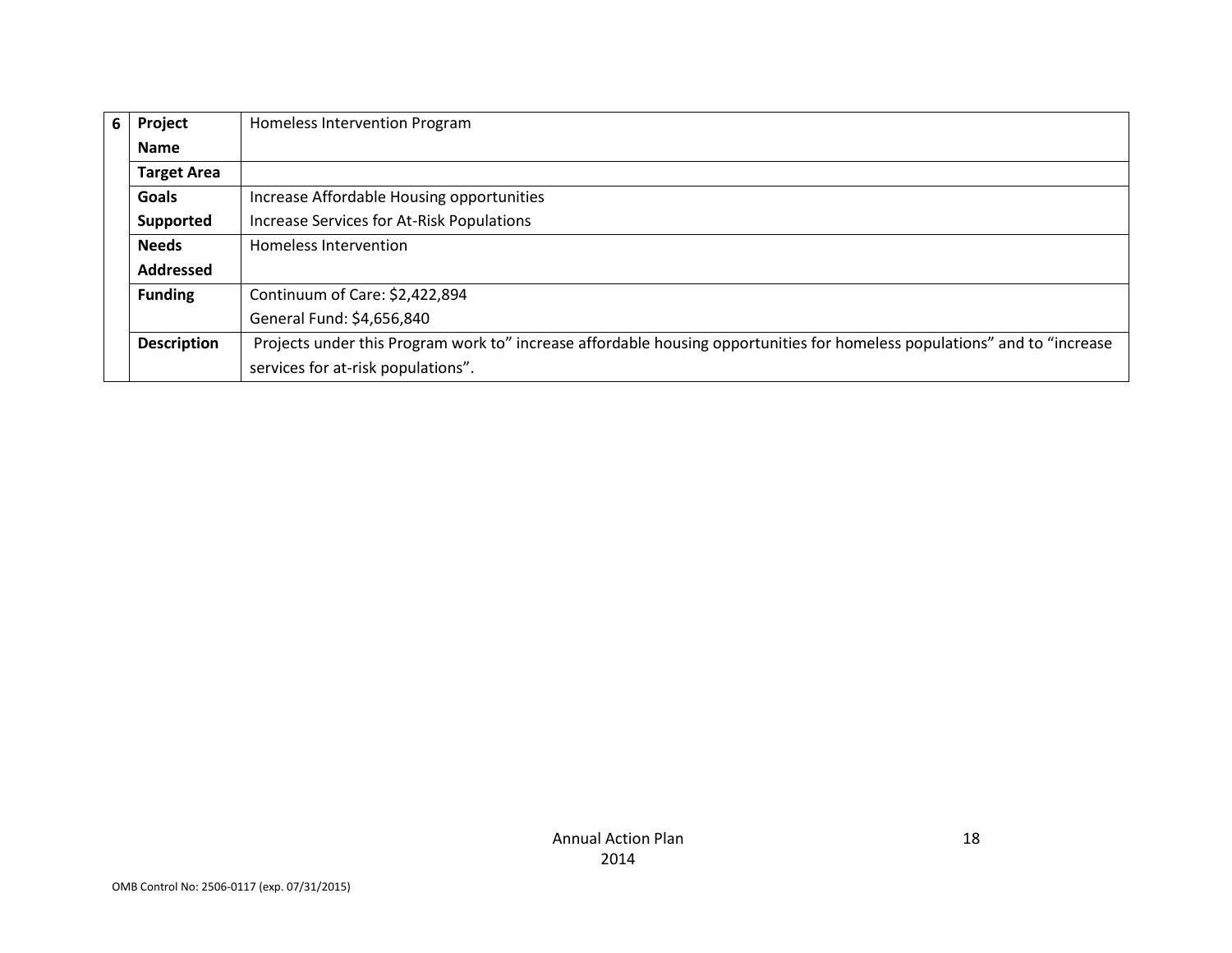| <b>Planned</b>    | The Community Development Division will continue to support the funding of the following Emergency Shelter, Transitional Housing and                                                                                                                                                                                                                                                                                                                                                                                                                                                                                                                                                                                                                                                                                                                                                                                                 |
|-------------------|--------------------------------------------------------------------------------------------------------------------------------------------------------------------------------------------------------------------------------------------------------------------------------------------------------------------------------------------------------------------------------------------------------------------------------------------------------------------------------------------------------------------------------------------------------------------------------------------------------------------------------------------------------------------------------------------------------------------------------------------------------------------------------------------------------------------------------------------------------------------------------------------------------------------------------------|
| <b>Activities</b> | Permanent Supportive Housing projects:                                                                                                                                                                                                                                                                                                                                                                                                                                                                                                                                                                                                                                                                                                                                                                                                                                                                                               |
|                   | Emergency Shelter Services: The City will continue to fund the Emergency Winter Shelter implemented by the Albuquerque Rescue<br>Mission in the amount of \$11, 887 (HESG) and \$275, 575 (GF); Emergency Shelter Services for Women and Children provided by the<br>Barrett Foundation in the amount of \$32.000 (HESG) and \$12,000 (GF); Emergency Shelter Services for Men provided by the Good<br>Shepherd Center in the mount of \$63,000(GF), the Albuquerque Opportunity Center implemented by the Metropolitan Homeless Project<br>in the amount of \$250,000 (GF), Emergency Shelter Services for Homeless Youth provided by New Day in the amount of \$50,000 (GF),<br>Day Shelter Services provided by St. Martin's Hospitality Center in the amount of \$73,595 (HESG) and \$70,625 (GF), and Emergency<br>Shelter Services for Victims of Domestic Violence provide by S.A.F.E. House in the amount of \$428,000 (GF). |
|                   | Transitional Housing: The City will also continue to support Crossroads to operate Maya's Place in the amount of \$132,000 (GF) and<br>\$45,216 (CoCO; S.A.F.E. House to operate Pathways in the amount of \$268,398 (CoC); Barrett Foundation to operate Casa Milagro and<br>Bridges in the amounts of \$22,800 (GF) and \$115,582 (CoC) respectively; Catholic Charities to operate Proyecto La Luz in the amount of<br>\$217,418 (CoC); and St. Martin's Hospitality Center to operate the St. Martin's Supportive Housing Program in the amount of \$234,349<br>(CoCO;                                                                                                                                                                                                                                                                                                                                                           |
|                   | Permanent Supportive Housing: The City will also continue to support the funding of Albuquerque Healthcare for the Homeless to<br>operate its Permanent Housing Program in the amount of \$548,746 (CoCO; Barrett Foundation to operate its Rapid Re-housing Program<br>for Women and Children in the amount of \$95,983 (HESG); Hogares to operate its Permanent Housing Program for Youth in the amount<br>\$70,052 (CoC0; NM Aids Services to operate its Housing Voucher Program in the amount of \$25,000 (GF) St. Martin's Hospitality Center<br>to operate its Permanent Housing Program in the amount of \$548,746 (CoC); Supportive Housing Coalition to operate its Housing First<br>Program and its HOME TBRA Self Sufficiency Program in the amounts of \$1,419,350 (GF) and \$174,900 (HOME) and \$45,100 (GF) and the                                                                                                  |
|                   | Therapeutic Living Services to operate its Permanent Housing Program in the amount of \$369,927 (CoCO.                                                                                                                                                                                                                                                                                                                                                                                                                                                                                                                                                                                                                                                                                                                                                                                                                               |

**Table 4 – Project Summary**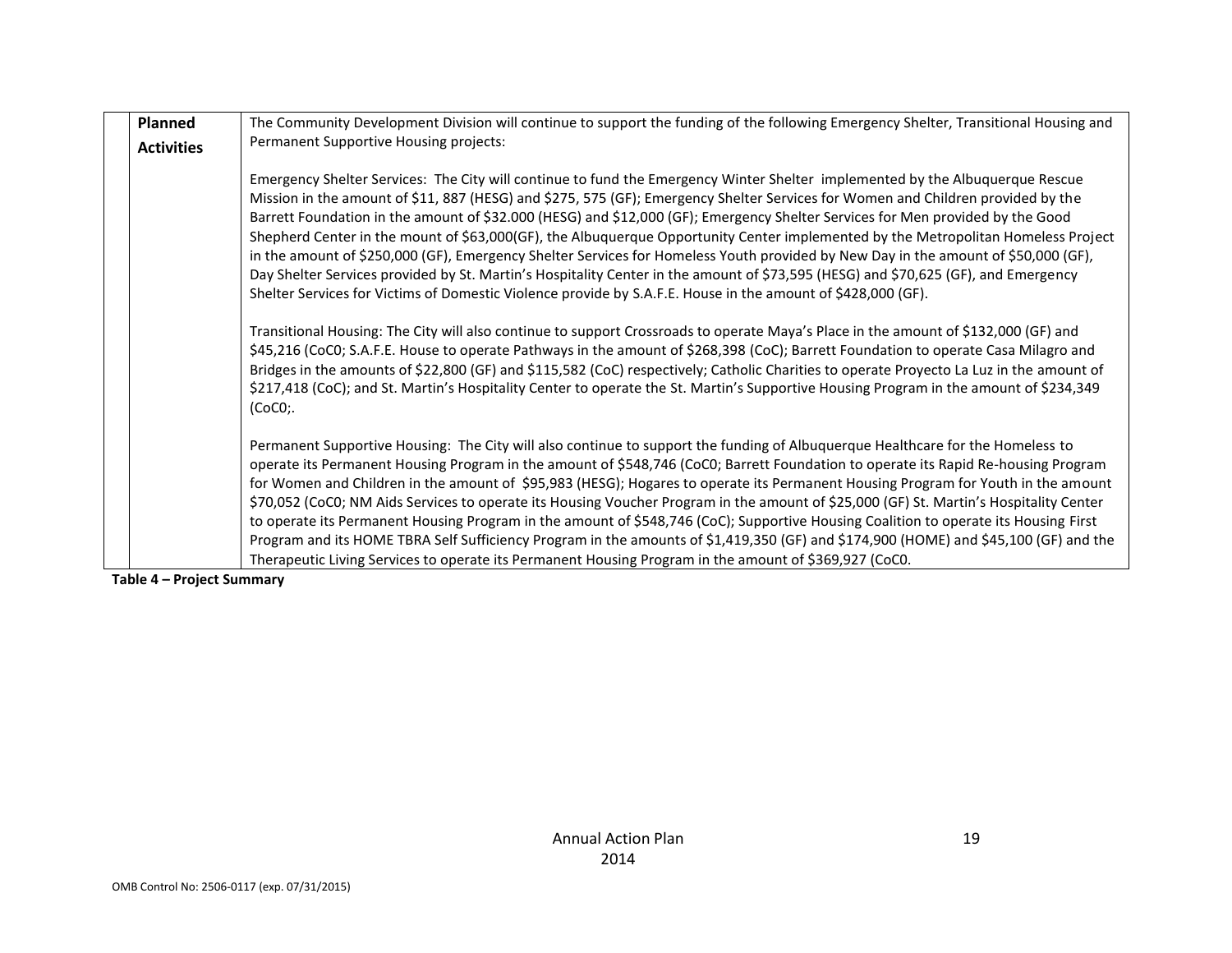## **AP-50 Geographic Distribution – 91.220(f)**

## **Description of the geographic areas of the entitlement (including areas of low-income and minority concentration) where assistance will be directed**

The City of Albuquerque is divided into ten (10) Community Panning Areas (CPAs). These areas are the Central Albuquerque, East Gateway, Foothills, Mid Heights, Near Heights, North Albuquerque, North Valley, South Valley, Southwest Mesa, and West Side Community Planning Areas. As demonstrated in the 2013-2017 Consolidated Plan, poverty hotspots within the City limits are mainly located in the Near Heights, Mid Heights, Central Albuquerque, Southwest Mesa, and East Gateway CPAs. These CPAs experience some of the highest poverty levels in the City with neighborhoods reaching poverty levels of 36.5 to 65.38 percent. Although there are poverty hotspots in the North Valley and South Valley CPAs, these hotspots are located in unincorporated areas and therefore fall under the County's programming jurisdiction. Consequently, the Community Development Division is not focusing on these CPAs at this time.

Within the above mentioned CPAs the following neighborhoods were selected as priority neighborhoods: Alta Monte (Mid Heights CPA), Barelas (Central Albuquerque CPA), Santa Barbara/Martinez town (Central Albuquerque CPA), Trumbull (Near Heights CPA), "Crest" (Near Heights CPA), and West Mesa (Southwest Mesa CPA), Sawmill (Central Albuquerque CPA), Downtown Core (Central Albuquerque CPA), and Singing Arrow (East Gateway CPA).These neighborhoods were selected because of their high poverty levels, concentrations of minority populations, concentrations of immigrant populations, and "at-risk" neighborhoods conditions including older housing stick, high percentages of rental housing stock, high crime rates and deteriorating public infrastructure.

#### **Geographic Distribution**

| Target Area   Percentage of Funds |
|-----------------------------------|
|                                   |

#### **Table 5 - Geographic Distribution**

#### **Rationale for the priorities for allocating investments geographically**

The City of Albuquerque is divided into ten (10) Community Panning Areas (CPAs). These areas are the Central Albuquerque, East Gateway, Foothills, Mid Heights, Near Heights, North Albuquerque, North Valley, South Valley, Southwest Mesa, and West Side Community Planning Areas. As demonstrated in the City's 2013-2017 Consolidated Plan, poverty hotspots within the City are mainly located in the Near Heights, Mid Heights, Central Albuquerque, Southwest Mesa, and East Gateway CPAs. These CPAs experience some of the highest poverty levels in the City with neighborhoods reaching poverty levels of 36.5 to 65.38 percent. In addition to housing a majority of the City's pockets of poverty, the Near Heights, Mid Heights, Central Albuquerque, and the Southwest Mesa, and East Gateway CPAs also have large portions of the of the City's minority populations including a mix of African Americans, Native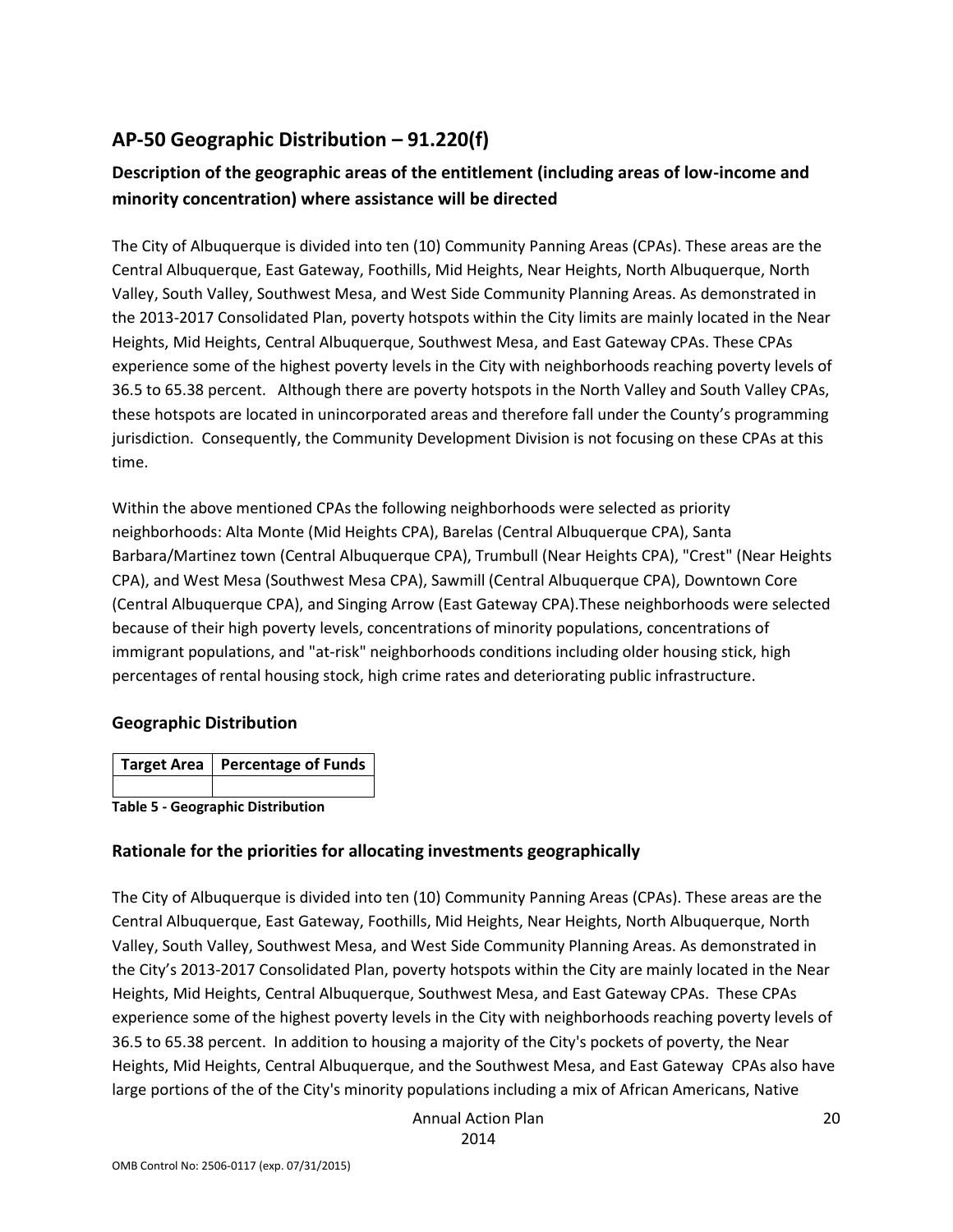Americans, Asians, and persons self-identifying as Hispanic. Portions of these CPAs also report high crime rates, low school performance rates and older rental and homeowner housing stock. Consequently all five of these Community Planning Areas are identified as high priority areas for the 2014 Action Plan. However, because of expected decreases in funding over the next five years in both CDBG and HOME funds as well as significant cuts in the City's Workforce Housing Trust Fund (WFHTF) monies, it was decided that in order to make the greatest impact on the needs of low to moderate income City residents, it would make more sense to target specific neighborhoods within each of the four targeted CPAs and work comprehensively over the 2013-2017 programming period instead of attempting to geographically target the whole area encompassed within the boundaries of each CPA. In order to identify which neighborhoods should be targeted in each CPA, the City identified neighborhoods that stood out in terms of: 1) the need for neighborhood revitalization and/or housing programming and, 2) the availability of opportunities for neighborhood revitalization and/or housing programming. Based on these two criteria the following neighborhoods were selected as potential priority neighborhoods: Alta Monte (Mid Heights CPA), Barelas (Central Albuquerque CPA), Santa Barbara/Martinez town (Central Albuquerque CPA), Trumbull (Near Heights CPA), "Crest" (Near Heights CPA), and West Mesa (Southwest Mesa CPA). The City then vetted this list of priority neighborhoods through the Albuquerque Citizen Team (ACT), the Affordable Housing Committee (AHC) and staff from the City's Planning Department. Based on this vetting process, three (3) additional neighborhoods were added to the original list. The three additional neighborhoods added were: Sawmill, Downtown, and San Jose.

In preparing for the 2014 Action Plan, after reviewing poverty statistics for the City of Albuquerque, it was noticed that based on 2010 Census data, the neighborhood of San Jose was not located in a high poverty Census Tract as was previously thought. Therefore, for the remainder of the 2013-2017 Consolidated Plan the Community Development Division is proposing to replace the San Jose neighborhood with the Singing Arrow neighborhood. Reasons for this decision include the fact that Singing Arrow was mentioned in the 2013-2017 Consolidated Plan as a possible alternate target neighborhood, it has poverty rates of over 30%, and it matches all other selection criteria for target neighborhoods. Lastly, by including the Singing Arrow neighborhood as one of its target neighborhoods, the Community Development Division will be able to better ensure that the East Gateway CPA continues to be on the Division's programming radar.

Although, in 2014 the City will continue to have nine (9) target neighborhoods, it is important to note that this does not mean that all Community Development Division funds will be used in these areas. A certain portion of City funds will still be allocated for programming City-wide. Also, although high priority neighborhoods such as the La Mesa and South Broadway are not yet among the priority neighborhoods they still remain a high priority for the City of Albuquerque and it is recommended that if funding does increase over the next five years that these neighborhoods be added to the list of 2013- 2017 priority neighborhoods as was done with Singing Arrow.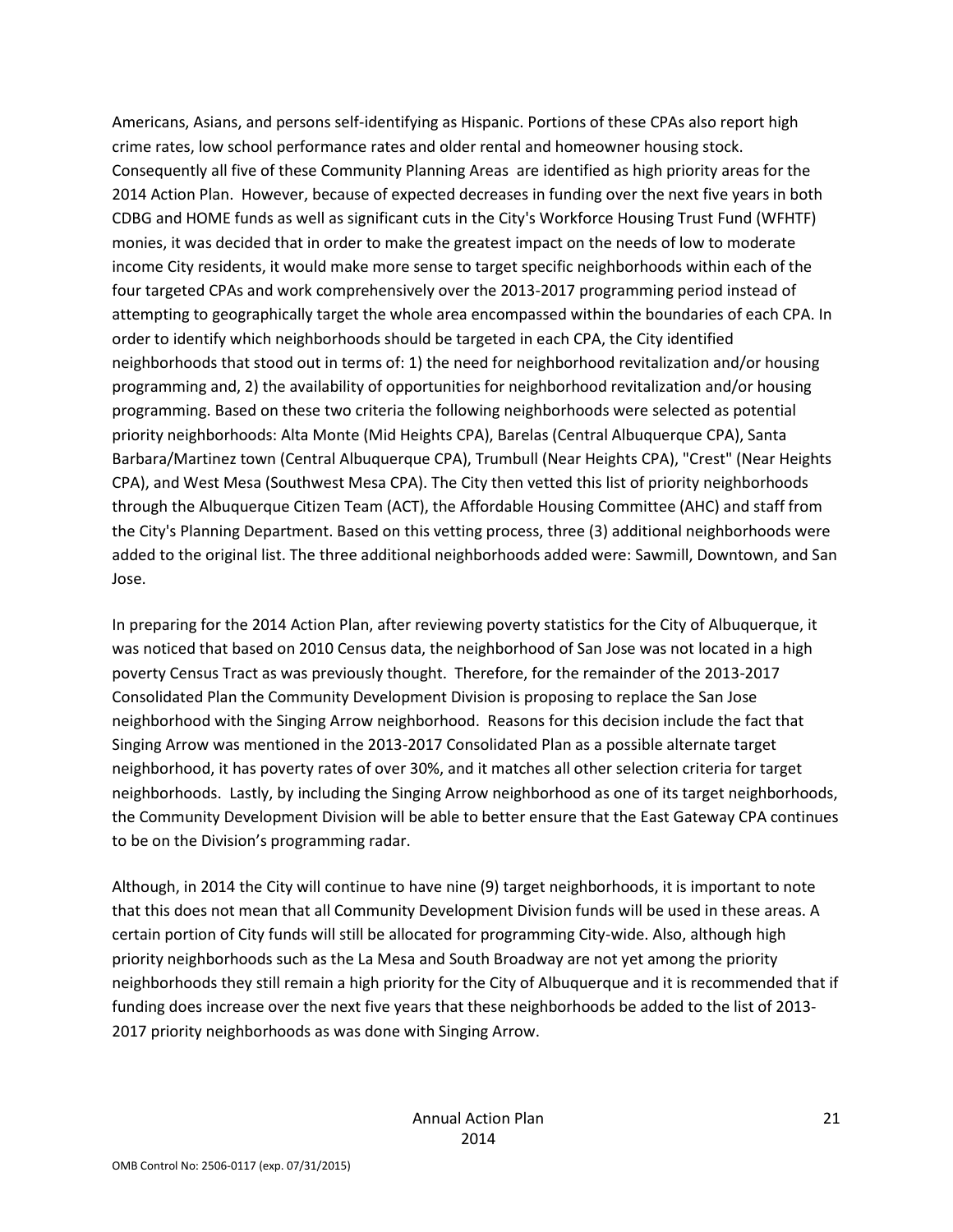#### **Discussion**

The total allocation of funds for the 2014 Action Plan is nearly 8 million dollars coming from the HOME Investment Partnerships (HOME), the Community Development Block Grant (CDBG), the Housing and Emergency Solutions Grant (HESG), the Workforce Housing Trust Funds Programs and the Department of Family and Community Services' General Fund. Of this \$8 Million about 38% of these funds will be used for City-wide programming, the remaining 62% will used to revitalize target neighborhoods.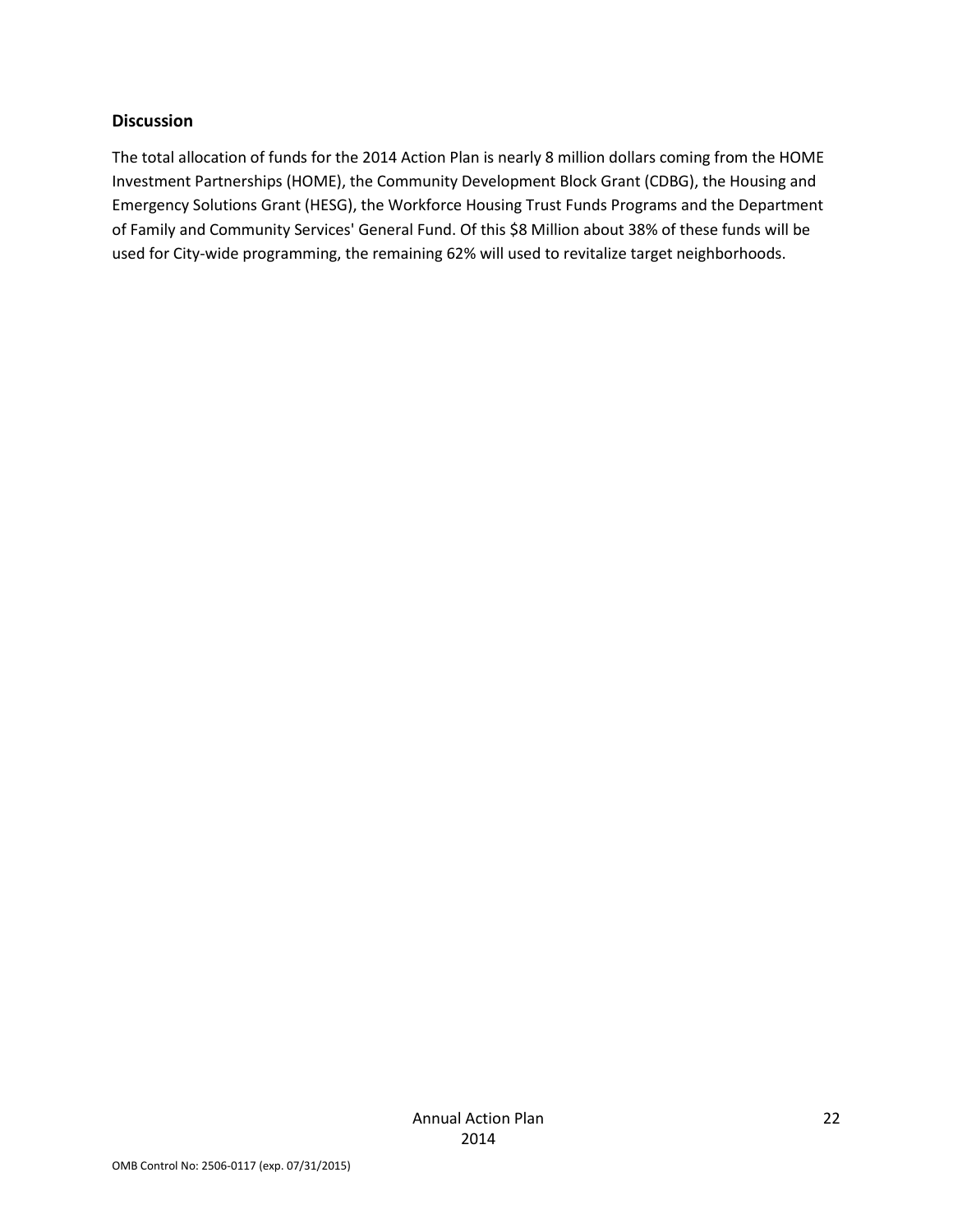# **Affordable Housing**

## **AP-55 Affordable Housing – 91.220(g)**

#### **Introduction**

New Construction and Rental Rehabilitation projects will be focused in high priority neighborhoods and high priority underserved populations such as two parent veteran families, single parent heads of households, seniors raising grandchildren, persons with physical disabilities and near homeless populations. Also, based on community input, the City will continue to implement its policy of funding mixed use and mixed income housing development projects and working to ensure that projects are located in areas close to public transportation and employment opportunities as well as work to ensure that access to training on financial literacy and training on how to access other social services such as Medicaid and Social Security are included in the Scopes of Work of all applicable affordable housing projects Also as described in the Housing Market Analysis, the Community Development Division will incorporate recommendations from the Community gathered from the Focus Group discussions and the Community Survey regarding the specific housing and supportive housing needs of specific nonhomeless special needs populations.

Homeowner Rehabilitation activities will focus on low income seniors and residents of the Barelas and Santa Barbara/Martineztown neighborhoods. The City's Retrofit Program will continue to focus on seniors and persons with physical disabilities city-wide and the City's Emergency/Minor Home Repair Program will also continue to be available city-wide for low to moderate income households. To complement its Affordable Housing Program, the City will use CDBG Public Service monies to fund Fair Housing education and outreach activities. The 2014 Fair Housing Program will work to ensure that housing providers, social service providers, the General Public as well as property management companies, landlords and low income housing tenants in some of the City's poorest neighborhoods better understand fair housing laws and complaint procedures to better ensure that low income vulnerable populations are able to sustain affordable housing opportunities. Lastly, per Focus Group recommendations, in 2014 the Community Development Division will begin a comprehensive review and analysis of City policies and procedures to identify if and/how City housing policies create barriers to affordable housing opportunities for persons with a history of incarceration.

| One Year Goals for the Number of Households to be Supported |       |
|-------------------------------------------------------------|-------|
| Homeless                                                    | 40    |
| Non-Homeless                                                | 1,300 |
| Special-Needs                                               |       |
| Total                                                       | 1,340 |

**Table 6 - One Year Goals for Affordable Housing by Support Requirement**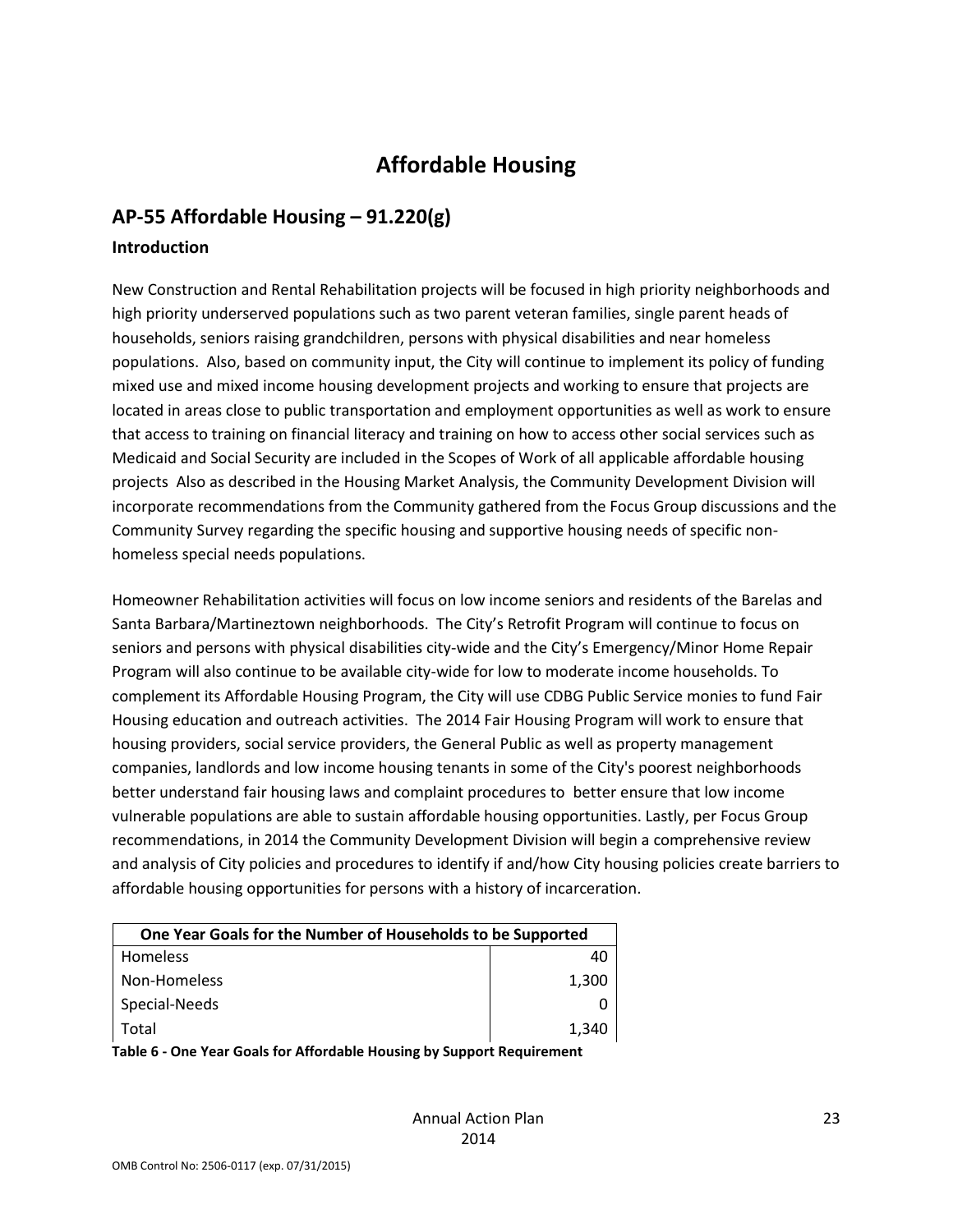| One Year Goals for the Number of Households Supported Through |       |
|---------------------------------------------------------------|-------|
| <b>Rental Assistance</b>                                      | 30    |
| The Production of New Units                                   | 70    |
| <b>Rehab of Existing Units</b>                                | 1,275 |
| <b>Acquisition of Existing Units</b>                          | 30    |
| Total                                                         | 1.405 |

**Table 7 - One Year Goals for Affordable Housing by Support Type**

#### **Discussion**

it is important to note that even though the City has identified nine (9) target neighborhoods for the 2013-2017 Consolidated Plan, this does not mean that all Community Development Division funds will be used in these areas. A certain portion of City funds will still be allocated for programming City-wide. Also, although high priority neighborhoods such as the La Mesa and South Broadway are not among the priority neighborhoods that were identified during the vetting process, they still remain a high priority for the City of Albuquerque and it is recommended that if funding does increase over the next five years that these neighborhoods be added to the list of 2013-2017 priority neighborhoods. The total allocation of funds for the 2014 Action Plan is nearly 8 million dollars coming from the HOME Investment Partnerships (HOME), the Community Development Block Grant (CDBG), the Housing and Emergency Solutions Grant (HESG), the Workforce Housing Trust Funds Programs and the Department of Family and Community Services' General Fund. Of this \$8 Million about 38% of these funds will be used for Citywide programming, the remaining 62% will used to revitalize target neighborhoods.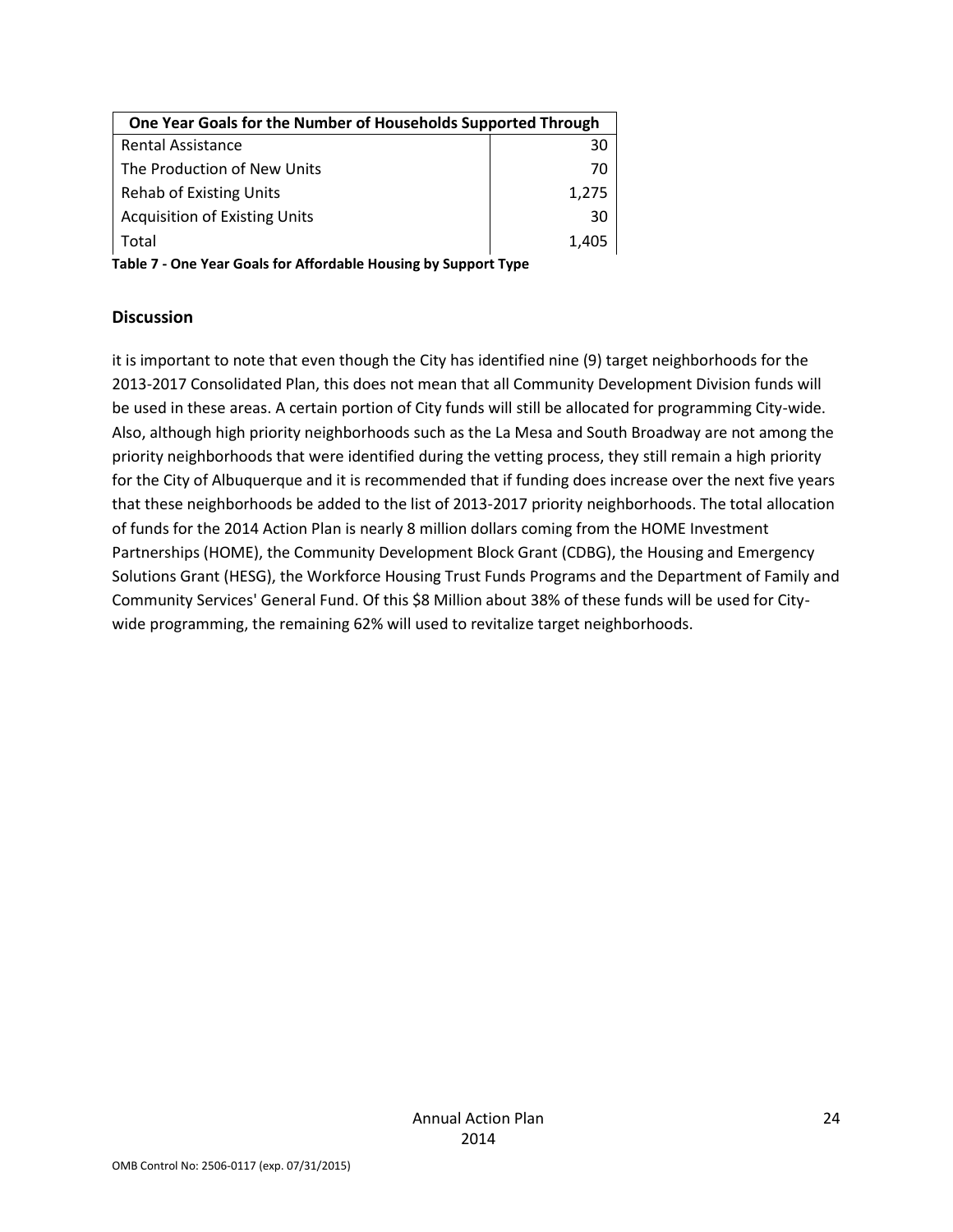## **AP-60 Public Housing** *–* **91.220(h)**

## **Introduction**

The Albuquerque Housing Authority is presently conducting a major overhaul of existing public housing units to improve the quality and quantity of its accessible unit. We have a fully operational FSS Program that serves our clients and provides seminars on monthly basis.

## **Actions planned during the next year to address the needs to public housing**

The Albuquerque Housing Authority (AHA) is presently planning to add 45+ additional accessible units through renovation to meet UFAS requirements. We are presently engaging contractors and will complete this work by December 2013. Also, AHA plans to overhaul its maintenance program to improve the overall condition of our units to meet the long term needs of our tenants and to conserve energy

## **Actions to encourage public housing residents to become more involved in management and participate in homeownership**

AHA continues to hold financial literacy seminars through the FSS Program. Many graduates of the FSS program continue to purchase homes.

## **If the PHA is designated as troubled, describe the manner in which financial assistance will be provided or other assistance**

NA

## **Discussion**

NA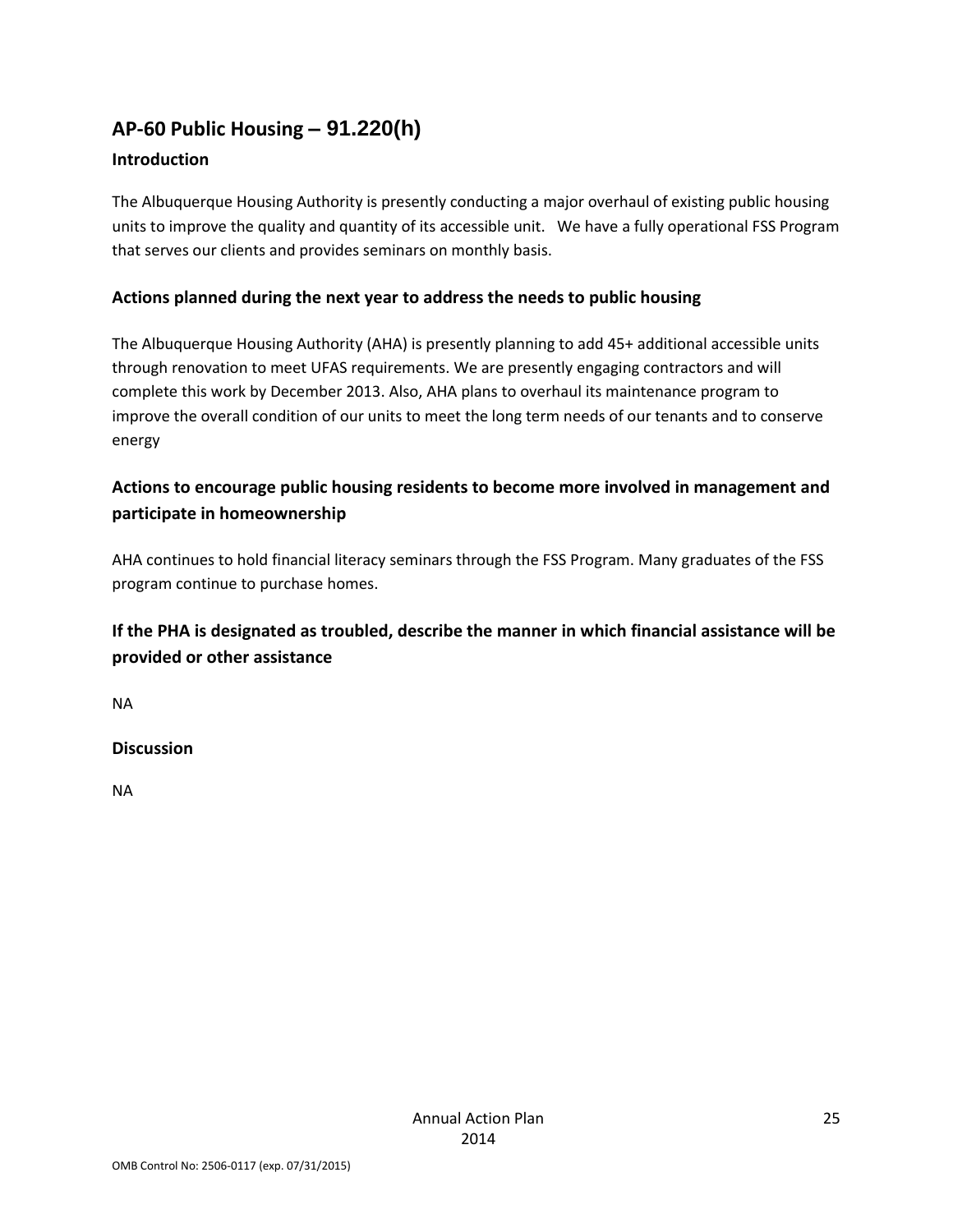## **AP-65 Homeless and Other Special Needs Activities – 91.220(i) Introduction**

Homelessness encompasses a population that is elusive, hidden, highly mobile, and characterized by a diverse and complex set of personal and social circumstances. In order to identify and ascertain the needs of persons who are homeless in Albuquerque, the City worked closely with local homeless services provider and their associations. The New Mexico Coalition to End Homelessness, which manages the Continuum of Care and HMIS for New Mexico, provided Point in Time data as well as annual performance data from the HMIS for 2011. The Albuquerque Strategic Collaborative to End Homelessness, staffed by the NMCEH, serves as the advisory body for both the Albuquerque Continuum of Care and for Albuquerque Heading Home, a nationally-funded demonstration project that identifies, assesses and houses the most medically fragile homeless persons in the city. The City of Albuquerque continues to face significant problems associated with homelessness and the prevention of homelessness. The homeless population in the area continues to increase in part because of continued high unemployment (6.8% in April 2012), rising rental housing costs, and the continuing effects of the recession. In response, new initiatives are underway to create comprehensive, coordinated systems that share a common vision of homelessness in Albuquerque that is rare, of short duration, and nonrecurring.•

## **Describe the jurisdictions one-year goals and actions for reducing and ending homelessness including**

## **Reaching out to homeless persons (especially unsheltered persons) and assessing their individual needs**

The City has developed several outreach programs to locate and assist persons who are homeless. One team includes representatives from the Albuquerque Police Department and Albuquerque Health Care for the Homeless. The second team is from St. Martin's Hospitality Center. Both teams actively work the streets seeking out homeless persons. Efforts are made to direct those homeless persons to appropriate services ranging from meals programs, shelters, physical and mental health services and other programs that may address their specific needs. Additionally the City works in close partnership with the larger Albuquerque Community to implement the ABQ Heading Home Initiative. This Initiative has housed nearly 200 persons since the initiative began. The SAMHSA grant that provides funding for case management and other supportive services has been renewed for its 2nd year. Also, the initiative is receiving great support from all community stake holders and has received over \$300,000 in donations from businesses, community foundations and private citizens since March 2012.

## **Addressing the emergency shelter and transitional housing needs of homeless persons**

As demonstrated by the 2011 Point in Time count (PIT), on any given night during the winter months(November-March) the City has a shortage of an estimated 300 emergency shelter beds. During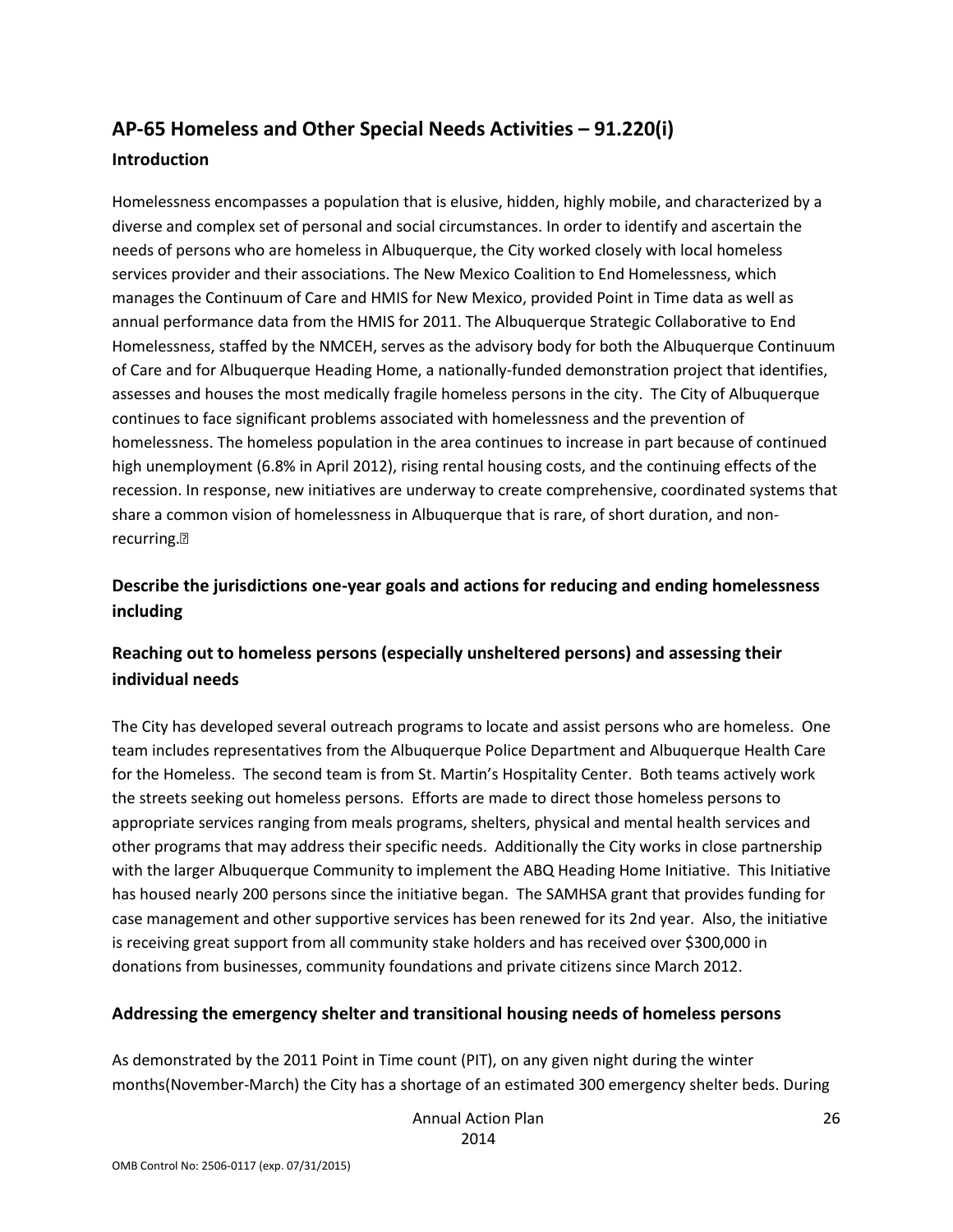the non-winter months of April-October this shortage can be as great as 700 beds. The City has traditionally allocated the majority of its Emergency Shelter Grant (ESG) funds and a portion of its General Funds to providing emergency shelter beds and services. Because the current indicators are that emergency shelter beds and services will continue to be a need during the 2013-2017 programming years, the City has decided in consultation with the ABQ Strategic Collaborative to End Homelessness (which houses the Continuum of Care (CoC) and the former New Mexico Coalition to End Homelessness) to continue to use the majority of its ESG/HESG grant monies to fund emergency shelter services and to support the use of CoC funds to continue to provide transitional housing and supportive housing services for persons experiencing homelessness. In addition to ESG funds, the City will continue to use City General Fund monies to fund the Division's Housing First Voucher Program.

**Helping homeless persons (especially chronically homeless individuals and families, families with children, veterans and their families, and unaccompanied youth) make the transition to permanent housing and independent living, including shortening the period of time that individuals and families experience homelessness, facilitating access for homeless individuals and families to affordable housing units, and preventing individuals and families who were recently homeless from becoming homeless again**

In addition to using its ESG monies to fund much needed emergency shelter beds and services, during the 2013-2017 Consolidated plan period the City will also use its HESG grant monies to fund a rapidrehousing program. This Program was previously funded with CDBG stimulus funds but as those funds are no longer available, the City will continue to fund this program with HESG funds. The City will also continue to work closely with the ABQ Strategic Collaborative to End Homelessness to continue to use CoC funds to provide transitional living services to persons experiencing homelessness. Lastly, it's important to note that in addition to its HESG and CDBG funds, the City will continue during the 2013- 2017 Consolidated Plan period to use a portion of City General Fund monies to fund a number of projects that directly benefit multiple homeless populations. These project include: Housing First vouchers, housing vouchers for persons with HIV/AIDs, housing vouchers for the ABQ Heading Home homeless initiative, transitional housing services for women exiting the justice system, early childhood development services for families with young children experiencing homelessness, dental healthcare services, meal services, and therapeutic art services for persons experiencing homelessness.

**Helping low-income individuals and families avoid becoming homeless, especially extremely low-income individuals and families and those who are: being discharged from publicly funded institutions and systems of care (such as health care facilities, mental health facilities, foster care and other youth facilities, and corrections programs and institutions); or, receiving assistance from public or private agencies that address housing, health, social services, employment, education, or youth needs.**

In consultation with the ABQ Strategic Collaborative to End Homelessness, the City will take the lead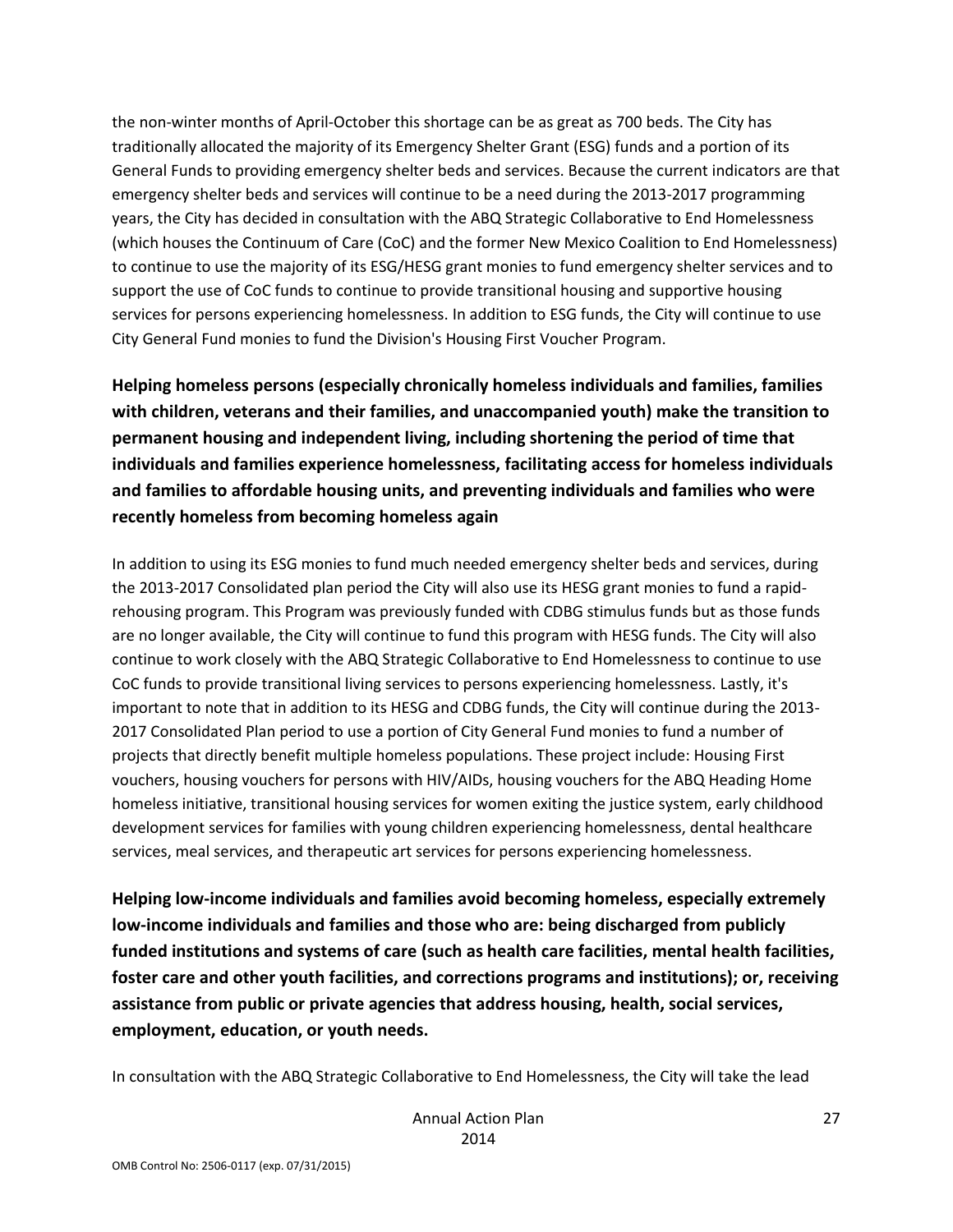role in funding emergency interventions for persons experiencing homelessness and prevention strategies for persons experiencing homelessness while ABQ Strategic while the ABQ Strategic Collaborative to End Homelessness will take the lead role in using CoC funds to provide transitional housing and permanent supportive housing services for persons experiencing homelessness. The Table below entitled COA Homeless Prevention and Intervention Strategy illustrates how the City and the ABQ Strategic Collaborative to End Homelessness will work together to ensure that the issue of homelessness is fought along a continuum of prevention and intervention programming strategies.

#### **Discussion**

During the 2013 Action Plan Program Year the City of Albuquerque will work closely with the Strategic Collaborative To End Homelessness to ensure that funds are spent as effectively as possible. In 2013, the Community Division will focus much of its resources on homeless prevention and ensuring that populations at-risk for homelessness have access to affordable housing opportunities and benefit from long term neighborhood revitalization strategies.

## **AP-75 Barriers to affordable housing – 91.220(j)**

#### **Introduction**

For the 2008-2012 Consolidated Plan the Affordable Housing Committee identified the following issues as barriers to affordable housing: Regulatory - zoning requirements and the need for re-zoning, unpredictable and complicated development approval process; Financial - cost of land and infrastructure, financing costs and entitlement fees; and Social/Attitudinal - some neighborhoods oppose affordable housing Developments. When asked if these issues were still considered as barriers to affordable housing for the 2013-2017 Consolidated Plan the list was expanded to the following:

Historic Districts: Preserve historic resources but increase development costs and increase approval/review timelines.

Resources: Current City financial resources are insufficient to address affordable housing needs. Supportive Services Permanent supportive housing units are insufficient for the number of Supportive Housing populations (i.e. homeless, frail elderly, developmental disability and chemical dependency) Code Enforcement : The City has older housing stock in many neighborhoods. There are many units in poor condition that are a hazard to their occupants.

Housing Discrimination: Majority minority population, family size and English fluency all impact Fair Housing. The Public lacks knowledge of fair housing laws.

Transportation : Current neighborhoods are often far from jobs and services. Lack of grocery store in core of the City.

Section 8: Waiting lists are too long.

Available Land: Insufficient supply of appropriately zoned and suitably sized vacant land for multifamily development.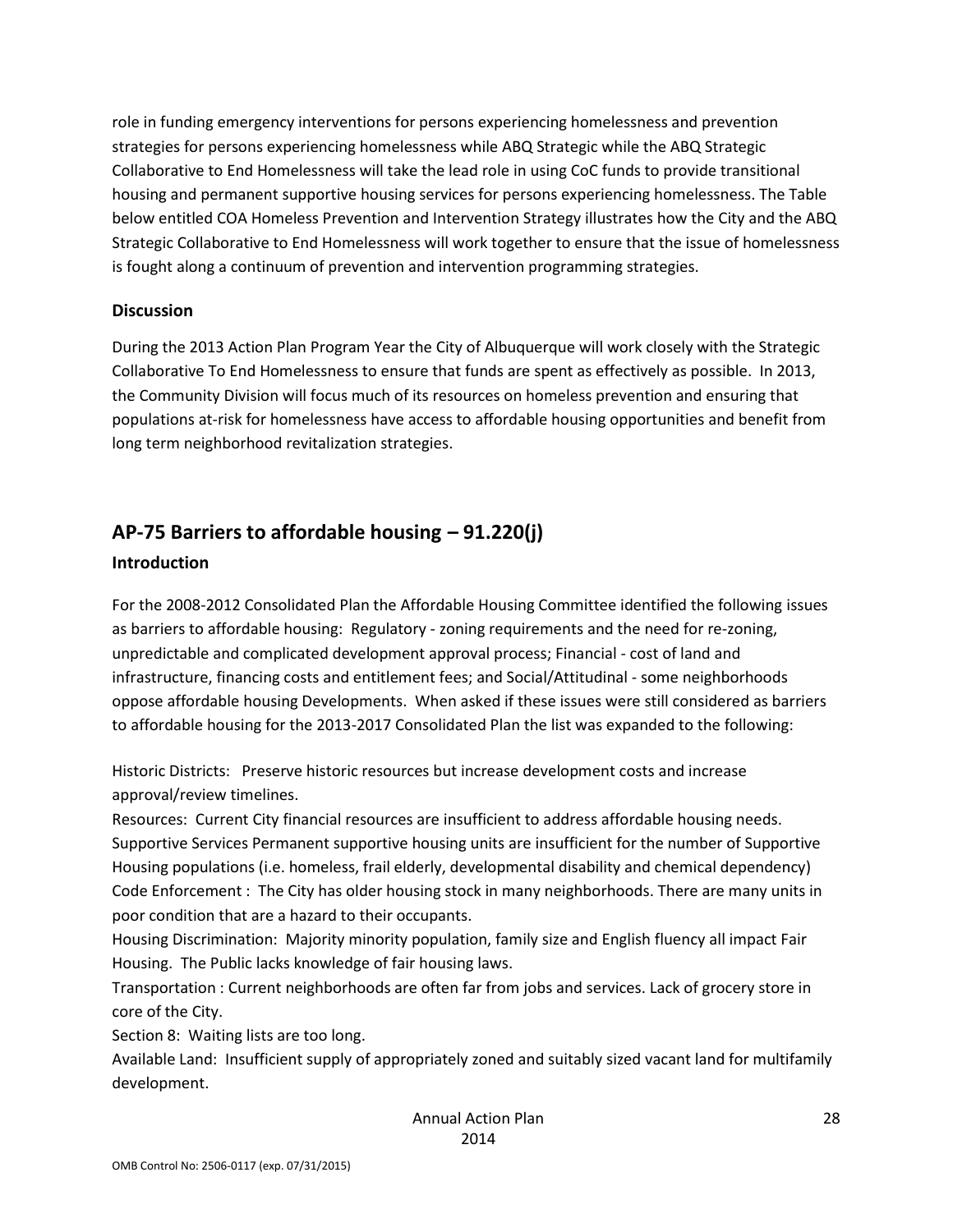Density: Lack of zoning density variance for low-income or mixed-income development projects exacerbates the land affordability problem.

Density: Lack of zoning density variance around transportation hubs or along current transportation corridors exacerbates the land affordability problem.

## **Actions it planned to remove or ameliorate the negative effects of public policies that serve as barriers to affordable housing such as land use controls, tax policies affecting land, zoning ordinances, building codes, fees and charges, growth limitations, and policies affecting the return on residential investment**

The City of Albuquerque's Community Development Division strategy to remove and/or ameliorate barriers to Affordable Housing as identified in the Housing Market Analysis section of the 2013-2017 Consolidated Plan will focus on achieving the following objectives: increasing Fair Housing Education and Outreach activities, Improving City Affordable Housing policies and procedures, Increasing the supply of affordable housing opportunities for Extremely Los and Very Low income populations, and Increasing sustainable housing opportunities for low to moderate income populations.

#### **Discussion**

Fair Housing: Over the next five years the City will invest in a robust Fair Housing Program. During the Assessment Phase of the Consolidated Planning Process, results from Focus Group discussions and from the Community Survey made it clear that many people do not know where or how to report Fair Housing complaints. During the 2013-2017 Consolidated Plan Period, the City will follow through with many of the recommendations given by Focus Group and Community Survey participants to increase Fair Housing education and outreach activities. 2014 Fair Housing Program activities will include: increased outreach and technical assistance on fair housing issues to landlords and tenants in low income target neighborhoods, fair housing outreach and education activities to target neighborhood associations, service providers working with vulnerable populations, and housing providers working with Section 8 and Public Housing Programs. Lastly the City will make increased efforts to provide Fair Housing education and information to the General Public.

Review of City Affordable Housing Policies: The City has successfully implemented its policy of supporting mixed income and mixed use projects as part of its overall Affordable Housing Strategy. This policy will be continued. Over the next five years in response to recommendations from the Community, the City will continue its practice of reviewing and revising policies and/or practices that may make it difficult for some City residents to obtain safe and affordable housing. One such area of concern that will be reviewed over the 2013-2017 Plan Period, are policies and/or practices that may hinder persons with a history of incarceration from accessing City-funded affordable housing developments. This issue came up several times in Focus Group discussions and this population was

Annual Action Plan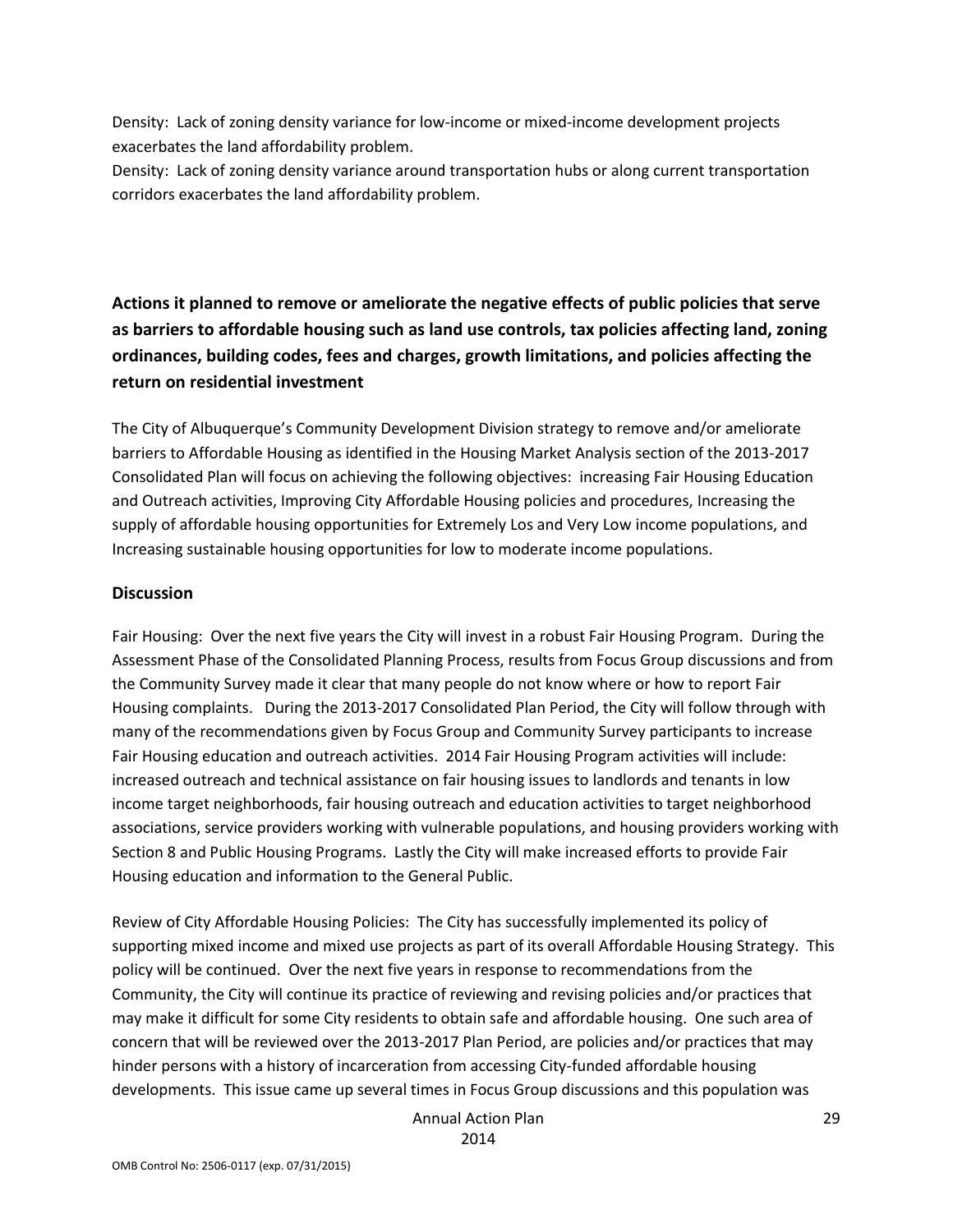ranked as a top priority population by Community Survey participants. One other issues that came up both in Focus Group discussion and in the Community Survey which may warrant a policy discussion is the need for City-funded affordable developments to be located near safe public transportation.

Increase Interventions for Cost Burdened Populations: Based on the results of the Housing Needs Assessment and the Housing Market Analysis, it seems clear that Albuquerque households experience being cost burdened significantly more often than any other housing problem type. Furthermore, it does not appear that this situation will change for the better any time soon, instead because of expected decreased in vacancy rates and increases in rent rates, it is expected that the situation will get worse for some of Albuquerque's most vulnerable populations. As mentioned earlier in this Action Plan, in 2014 the City will fund a Small Business Loan program, an Individual Development Account Program, an Adult Literacy and English as a Second Language Project, and ensure that tenants living in the Division's affordable housing projects have access to financial literacy training and training on how to access social service programs such as Medicare, Medicaid, and Social Security.

## **AP-85 Other Actions – 91.220(k)**

## **Introduction**

The greatest challenge in addressing underserved needs over the next five years will be meeting an increased need for program activities with a significant decrease in funding. To attempt to overcome this huge challenge, the Community Development Division in 2013 will work more efficiently, and be more collaborative than ever before.

## **Actions planned to address obstacles to meeting underserved needs**

As mentioned previously, the City knew early on in the Planning Process that programming funds would be significantly reduced from prior years. Therefore in order to effectively use limited funds to make the greatest impact, the Community Development Division spent a lot of effort to work with the Community to identify the most vulnerable of the at-risk special needs populations. Through the Focus groups discussions, Community Surveys and Key Interviews the Community Development Division was able to identify eight (8) non-homeless special needs subpopulations that will be the focus of the 2013-2017 Consolidated Plan. In addition to identifying these populations, the Division was also able to gather input from the Albuquerque Community on what specific housing types, and supportive housing services would most benefit these particular populations. Consequently, because of the collaborative efforts throughout the Consolidated Plan process, the 2014 Action Plan will be able to guide the Community Development Division to support non-homeless special needs and homeless populations in both a comprehensive and targeted way. Another way that the City will work to overcome obstacles to meeting underserved needs is by working in 2013 to develop and implement its 2013-2017 networking strategy. Over the next five years, the City's Community Development Division will take the lead in organizing two community-wide networking meetings per year. The goal of this Network project is to work as a community to build a seamless system of service delivery connecting the sectors of health, education, public safety, employment and housing and targeting the City's most vulnerable populations.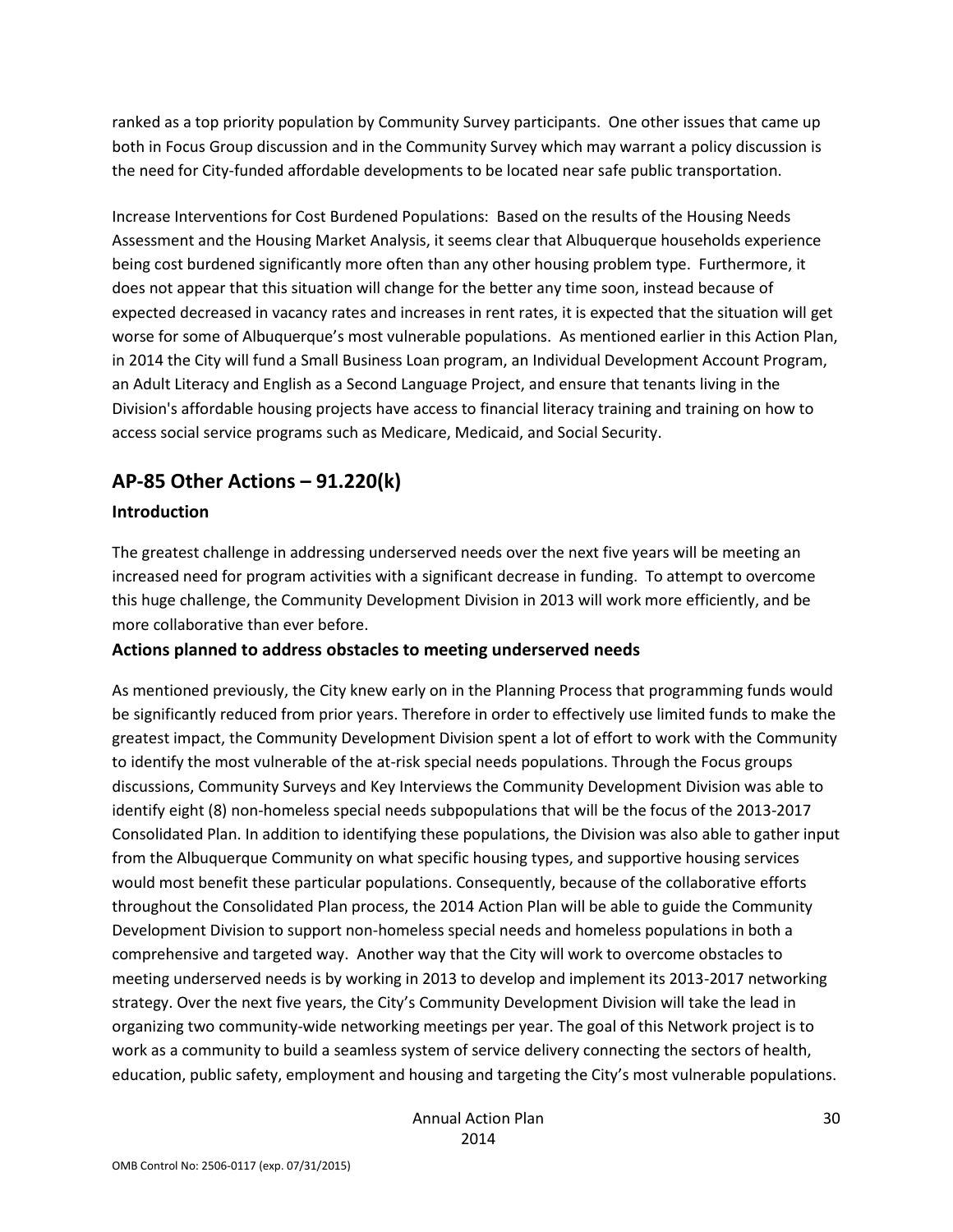The role of the Community Development Division in this project is to provide time, space and technical assistance necessary for community organizations to meet and discuss how to more effectively work together to meet the needs of Albuquerque's most vulnerable populations.

#### **Actions planned to foster and maintain affordable housing**

Rental Acquisition/Rehabilitation Program: The Community Development Division plans to use this program in 2014 to both increase affordable housing opportunities for extremely-low-income households and to revitalize target neighborhoods. The City estimates an average output of 20 units per year for this Program for five years with a total of 100 units. Of these units it is planned for a minimum of 15% (3 units) per year for five years to be targeted at extremely low income populations with the remainder of the units (17 units) benefitting low to moderate income households.

Rental New Construction program: The Community Development Division plans to use this program in 2014 to both increase affordable housing opportunities for extremely-low-income households and to revitalize target neighborhoods. The City estimates an average output of 70 units per year for this Program. Of these units 15% (10 units) will be set aside for extremely low income households, 60% (42 units) will be set aside for low-income households between 31-50% AMI, and the remaining 25% (18 units) will target households above 51% AMI.

Tenant Based Rental Assistance (TBRA) Program: The Community Development Division plans to use this program in 2014 to both increase affordable housing opportunities for extremely-low-income households. The City estimates an average output of 35 units per year for this Program. Of these units 100% (35 units) will be used for extremely low income households. The City plans to target its TBRA program to homeless and near homeless special needs populations. The rationale for a HOME TBRA program is that Albuquerque is facing a situation where a significant portion of the households are already cost burdened, vacancy rates have gone done, and rent rates are increasing making the situation even more difficult for already cost burdened low income renters. The TBRA Program will help ensure that near homeless and homeless populations are able to obtain and sustain safe affordable housing under these difficult economic conditions.

Homeowner Rehabilitation Program: The Community Development Division plans to use this program in 2014 to both increase sustainable housing opportunities for low-to-moderate- income households and to revitalize target neighborhoods. The City estimates an average output of 10 units per year for this Program. Of these units 20% (2 units) will go towards extremely low income households with the remaining 8 units planned for households at or below 80% AMI.

Emergency/Minor Home Repair Program: The Community Development Division plans to use this program in 2014 to increase sustainable housing opportunities for low-to-moderate- income households. The City estimates an average output of 450 units per year for this Program. Of these units 100% (450 units) will go towards households at or below 80% AMI.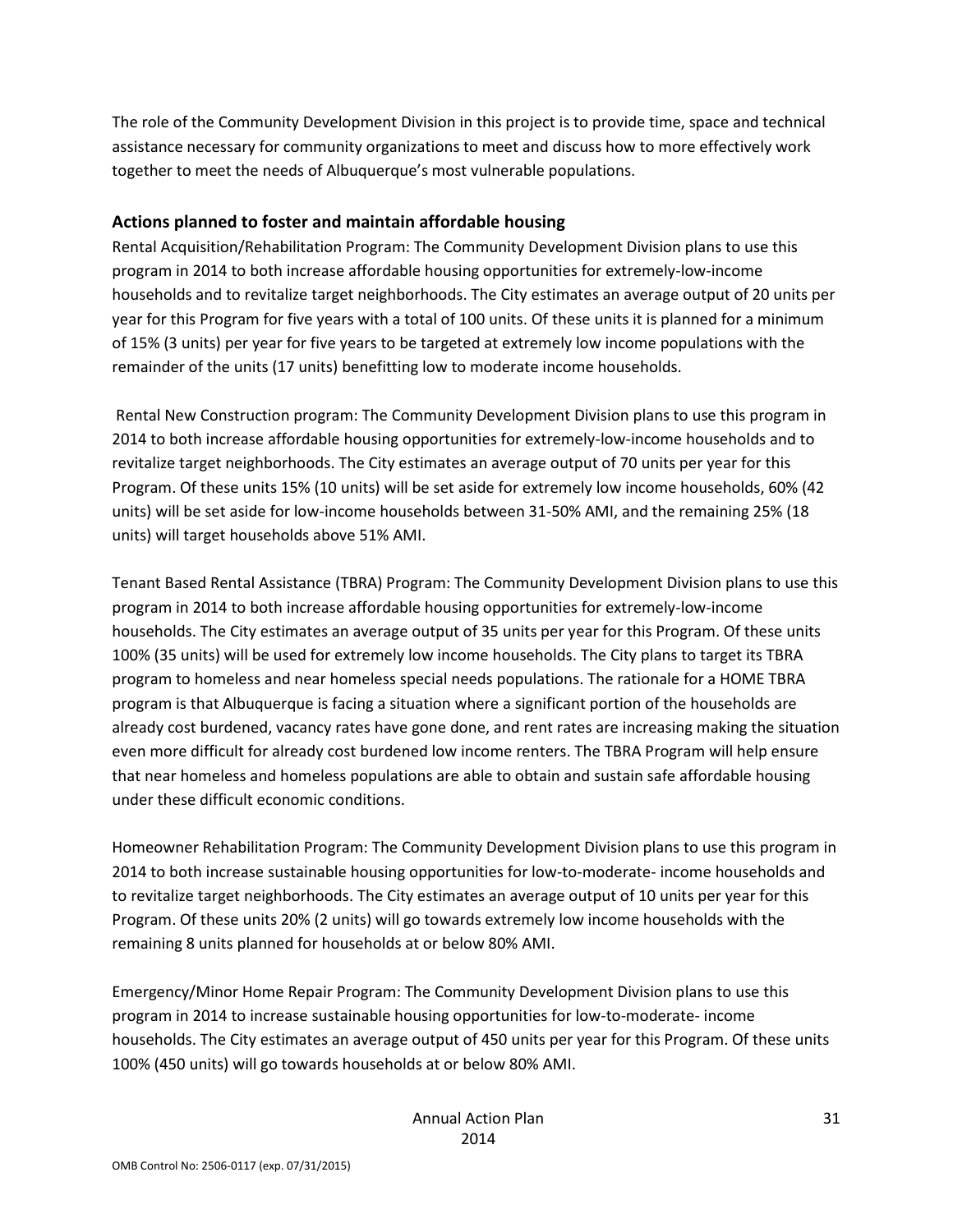Home Retrofit Program: The Community Development Division plans to use this program in 2014 to increase sustainable housing opportunities for low-to-moderate- income households. The City estimates an average output of 800 units per year for this Program. Of these units 100% (800 units) will go towards households at or below 80% AMI.

#### **Actions planned to reduce lead-based paint hazards**

Through the City's Office of Neighborhood Revitalization' s Home Owner Rehabilitation Program, houses constructed prior to 1978 will be tested for lead based paint hazards (LBPH), thereby ensuring the safety and well-being of the homeowner(s) and their families. In addition, foreclosed houses and multi-family apartments, built before 1978, which are purchased and rehabbed through the Neighborhood Stabilization Program, will be evaluated for LBPH. In the event LBPH is found, the City will abate the hazards, thus insuring that the environment will be safe for the current home owner and any future home owners, as well.

#### **Actions planned to reduce the number of poverty-level families**

In 2014 the Community Development Division will continue to implement its Neighborhood Based Multi Family Intervention Project.. The goal of the project is to effectively coordinate existing Department programs to work comprehensively across the sectors of Health, Education, Public Safety, Economic Development, and Housing in target low-income neighborhoods using a rental housing developments as the cornerstone of these coordination efforts in order to support neighborhood residents to positively change neighborhood dynamics and provide support of families to exit cycles of poverty. The neighborhoods being targeted for this pilot project are the Trumbull, Alta Monte, Crest , Santa Barbara Martinez town and Barelas neighborhoods. These neighborhoods were selected for for the pilot project sites because they are characterized by high poverty rates, low school performance rates and high crime rates. Additionally these neighborhoods are racially and ethnically diverse

## **Actions planned to develop institutional structure**

A definite challenge for the Community Development Division over the next five years will be to effectively adapt its institutional structure to meet the changing needs of a challenging fiscal environment. In a time of budget reduction, the Division will need to find ways to implement programming more efficiently and more effectively to meet increasing demands for services with significantly fewer resources. One of the projects that received a high priority for the 2013 Action plan year is the development of a loan servicing database. This database will enable the Community Development Division to contract out a portion of its loan servicing activities while still maintaining the ability to effectively monitor City funded projects.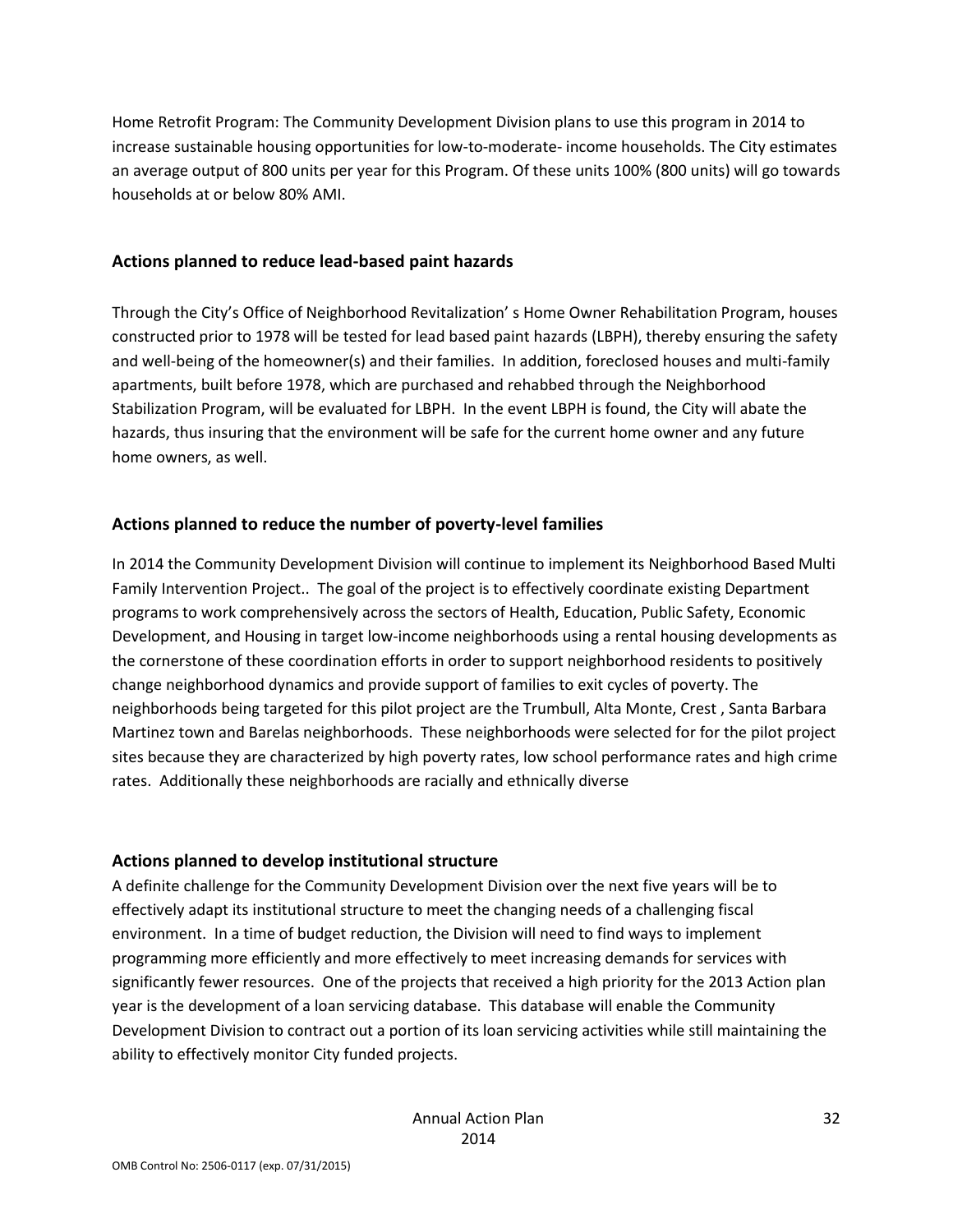## **Actions planned to enhance coordination between public and private housing and social service agencies**

Also, because of the recommendations coming out of the Focus Group discussions for increased communication and coordination between the City, housing providers, social service providers, and case management agencies, the City has developed the following networking strategy. Over the next five years, the City's Community Development Division will take the lead in organizing two community-wide networking meetings per year. The goal of this Network project is to work as a community to build a seamless system of service delivery connecting the sectors of health, education, public safety, employment and housing and targeting the City's most vulnerable populations. The role of the Community Development Division in this project is to provide time, space and technical assistance necessary for community organizations to meet and discuss how to more effectively work together to meet the needs of Albuquerque's most vulnerable populations. The following are the projects objectives: Objective One: Increase capacity of Community Development Division contractors to work together as a network. Activities for this Objective include: establishing a common vision, referral system, timeframe and scope of work. Objective Two: Increase capacity of Community Development Division network to work together with other community networks. Activities for this Objective include: joint trainings, joint program activities, cooperation in developing plans and reports .Objective Three: Increase capacity of Division network to respond to emerging Community needs. Activities for this objective include: data sharing and data collection, implementing community wide needs assessment and analysis.

#### **Discussion**

Albuquerque is comprised of roughly 60% homeowner and 40% renter households. However, when focusing on low income and extremely low income households, it is clear that majority of low income households, (64%) and the majority of extremely low income households (72%) are renter households. Also, as noted in the 2012 Housing Needs Assessment, the most common housing problem type reported by Albuquerque households is being cost-burdened. Based on the Housing Market Analysis results, it is not expected that there will be any major changes in 2014 concerning the overall local economy, population, and or economic development sector. It is expected that 2014 will follow the current trend of flat Housing Market for single family homes, decreasing apartment vacancy rates, and increasing rental rates. Additionally it was learned from the neighborhood data collected for the Consolidated Plan that although Albuquerque housing stock city-wide is relatively young compared to housing stock across the nation, much of the housing stock in the Division's 2014 target low-income neighborhoods is over 50 years old. Finally, for the 2014 Program Year it remains unclear what will happen to the many delinquent home loans that are currently in the process of being reviewed. Based on the above information, the City will foster and maintain affordable housing for City residents by investing in multiple program strategies during the 2014 Program Year. High priority affordable housing program strategies will include Rental Acquisition/Rehabilitation, Rental New Construction, Tenant Based Rental Assistance, Homeowner Repair, and Homeowner Loans Program activities. In addition, the

Annual Action Plan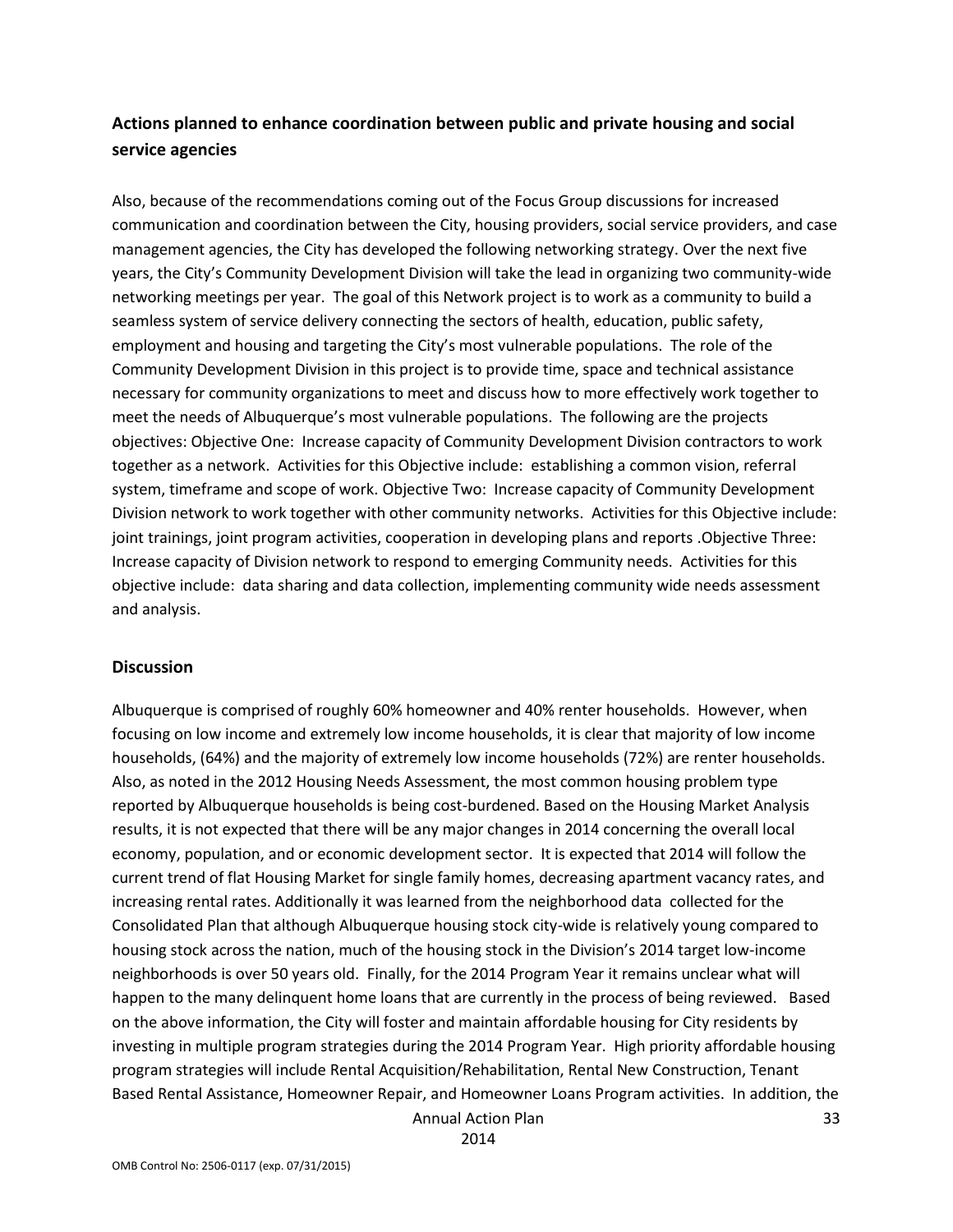Community development Division will closely monitor the local foreclosure situation as it unfolds.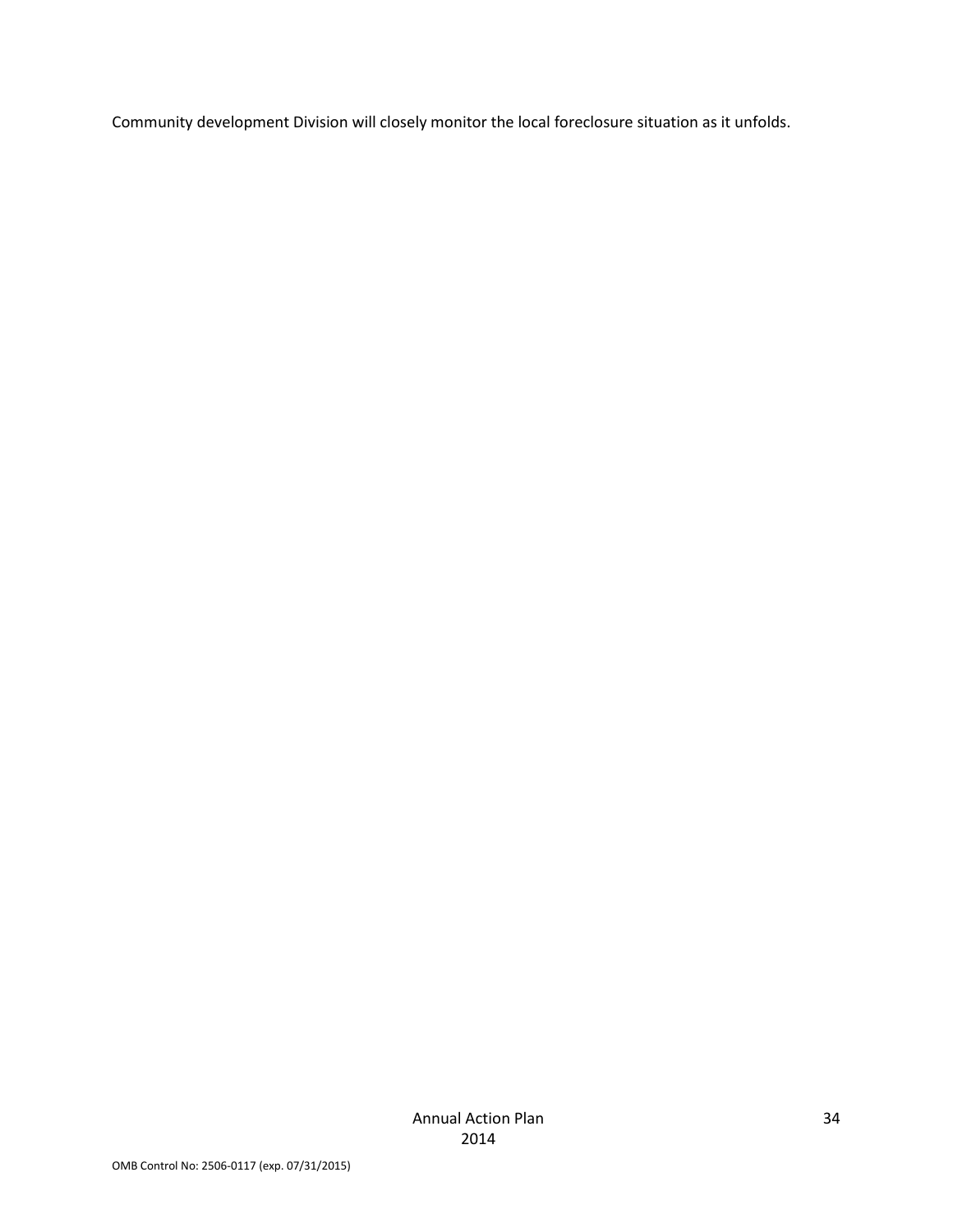## **Program Specific Requirements**

**AP-90 Program Specific Requirements – 91.220(l)(1,2,4)**

**Introduction**

## **Community Development Block Grant Program (CDBG) Reference 24 CFR 91.220(l)(1)**

Projects planned with all CDBG funds expected to be available during the year are identified in the Projects Table. The following identifies program income that is available for use that is included in projects to be carried out.

| 1. The total amount of program income that will have been received before the start of the next   |          |
|---------------------------------------------------------------------------------------------------|----------|
| program year and that has not yet been reprogrammed                                               | $\Omega$ |
| 2. The amount of proceeds from section 108 loan guarantees that will be used during the year to   |          |
| address the priority needs and specific objectives identified in the grantee's strategic plan.    | 0        |
| 3. The amount of surplus funds from urban renewal settlements                                     | $\Omega$ |
| 4. The amount of any grant funds returned to the line of credit for which the planned use has not |          |
| been included in a prior statement or plan                                                        | $\Omega$ |
| 5. The amount of income from float-funded activities                                              | $\Omega$ |
| <b>Total Program Income:</b>                                                                      | 0        |
|                                                                                                   |          |

#### **Other CDBG Requirements**

1. The amount of urgent need activities 0 2. The estimated percentage of CDBG funds that will be used for activities that benefit persons of low and moderate income.Overall Benefit - A consecutive period of one, two or three years may be used to determine that a minimum overall benefit of 70%

of CDBG funds is used to benefit persons of low and moderate income. Specify the

years covered that include this Annual Action Plan. The contraction of the contraction of the contraction of the contraction of the contraction of the contraction of the contraction of the contraction of the contraction of

## **HOME Investment Partnership Program (HOME) Reference 24 CFR 91.220(l)(2)**

- 1. A description of other forms of investment being used beyond those identified in Section 92.205 is as follows:
- 2. A description of the guidelines that will be used for resale or recapture of HOME funds when used